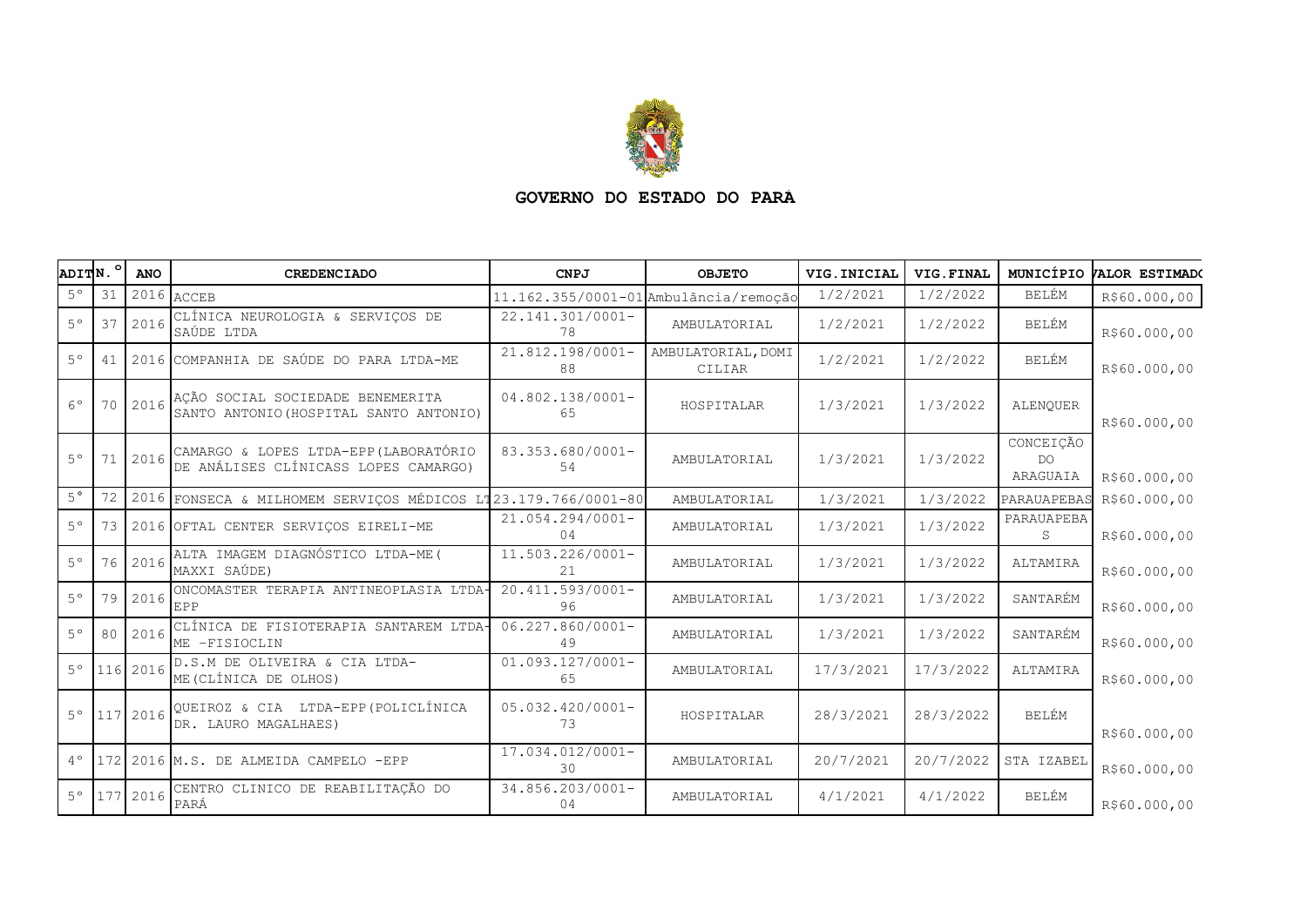| $7^{\circ}$ |              | 182 2016 | ASSOC. PRÓ-TRAUMA - APT- HOSPITAL<br>MARADEI                                      | 19.943.524/0001-<br>44    | HOSPITALAR   | 1/3/2021  | 1/3/2022  | BELÉM                | R\$60.000,00 |
|-------------|--------------|----------|-----------------------------------------------------------------------------------|---------------------------|--------------|-----------|-----------|----------------------|--------------|
| 5°          |              | 194 2016 | CONSULTÓRIO DE PROFISSIONAIS DE SAÚDE<br>S/S LTDA (CONSAUDE)                      | $04.724.451/0001 -$<br>22 | AMBULATORIAL | 4/1/2021  | 4/1/2022  | BELÉM                | R\$60.000,00 |
| $5^{\circ}$ | 195          | 2016     | C.R.A.DOS REIS-ME CLÍNICA DE<br>FISIOTERAPIA CLAUDIO AZEVEDO                      | 11.155.972/0001-<br>71    | AMBULATORIAL | 4/1/2021  | 4/1/2022  | S.MIGUEL<br>DO GUAMÁ | R\$60.000,00 |
| $5^{\circ}$ | 196          | 2016     | ACN SERVIÇOS MÉDICOS LTDA<br>(PROCTOGASTRO DIAGNÓSTICO)                           | $10.569.087/0001 -$<br>76 | AMBULATORIAL | 4/1/2021  | 4/1/2022  | BELÉM                | R\$60.000,00 |
| $4^{\circ}$ | $\mathbf{2}$ | 2017     | S.I.A SERVIÇO INTEGRADO DE<br>ANESTESIOLOGIA LTDA-EPP                             | $07.279.457/0001 -$<br>26 | AMBULATORIAL | 1/2/2021  | 1/2/2022  | <b>BELÉM</b>         | R\$60.000,00 |
| $4^{\circ}$ | 3            | 2017     | CERB SERVIÇOS MÉDICOS S/S LTDA -<br>INNEURO                                       | 83.365.791/0001-<br>80    | AMBULATORIAL | 7/2/2021  | 7/2/2022  | BELÉM                | R\$60.000,00 |
| $4^{\circ}$ | 4            | 2017     | SAU - SERVIÇO DOS ANESTESIOLOGISTAS<br>UNIDOS LTDA                                | $02.368.683/0001 -$<br>60 | AMBULATORIAL | 7/2/2021  | 7/2/2022  | BELÉM                | R\$60.000,00 |
| $4^{\circ}$ | 8            | 2017     | CIRUBEL CIRÚRGICA BELÉM COMÉRCIO E<br>REPRESENTAÇÕES LTDA                         | $05.323.167/0001 -$<br>07 | OPME         | 31/1/2021 | 31/1/2022 | BELÉM                | R\$60.000,00 |
| $4^{\circ}$ | 9            |          | 2017 GKY DISTRIBUIDORA EIRELI-ME                                                  | 22.317.152/0001-<br>55    | OPME         | 31/1/2021 | 31/1/2022 | <b>BELÉM</b>         | R\$60.000,00 |
| $4^{\circ}$ | 10           | 2017     | LABVIDA LABORATÓRIO DE PATOLOGIA<br>CLÍNICA OLIVEIRA DA SILVA LTDA-EPP            | 22.703.640/0001-<br>09    | AMBULATORIAL | 1/2/2021  | 1/2/2022  | BELÉM                | R\$60.000,00 |
| $4^{\circ}$ | 11           |          | 2017 MASTER DIAGNÓSTICO LTDA                                                      | $04.549.436/0001 -$<br>95 | AMBULATORIAL | 7/2/2021  | 7/2/2022  | CAPANEMA             | R\$60.000,00 |
| $4^{\circ}$ | 13           |          | 2017 CLÍNICAS ESPECIALIZADAS S/S LTDA-EPP                                         | 15.752.710/0001-<br>45    | AMBULATORIAL | 7/2/2021  | 7/2/2022  | BELÉM                | R\$60.000,00 |
| $4^{\circ}$ | 15           |          | 2017 CENTRO CLÍNICO DE BELÉM S/S LTDA-ME                                          | $05.142.351/0001 -$<br>50 | AMBULATORIAL | 8/2/2021  | 8/2/2022  | <b>BELÉM</b>         | R\$60.000,00 |
| $5^{\circ}$ | 16           | 2017     | TURIEL & OLIVEIRA LTDA-EPP - CLINICA<br>DISAÚDE CENTRO MÉDICO                     | $09.436.055/0001 -$<br>13 | AMBULATORIAL | 15/2/2021 | 15/2/2022 | MARABA               | R\$60.000,00 |
| $5^{\circ}$ | 17           |          | 2017 CLÍNICA OFTALMED S/S LTDA - ME                                               | $02.835.793/0001 -$<br>94 | AMBULATORIAL | 20/2/2021 | 20/2/2022 | BELÉM                | R\$60.000,00 |
| $4^{\circ}$ | 20           | 2017     | POLICLÍNICA DA FAMÍLIA S/S LTDA-EPP<br>(SOS VIDA)                                 | $03.155.700/0001 -$<br>43 | AMBULATORIAL | 3/3/2021  | 3/3/2022  | BELÉM                | R\$60.000,00 |
| $4^{\circ}$ | 22           |          | 2017 VISUAL CENTER S/S LTDA                                                       | 05.982.817/0001-<br>26    | AMBULATORIAL | 6/3/2021  | 6/3/2022  | BELÉM                | R\$60.000,00 |
| $4^{\circ}$ | 24           |          | PINHEIRO COMÉRCIO IMPORTAÇÃO E<br>2017 EXPORTAÇÃO DE EQUIPAMENTOS MÉDICOS<br>LTDA | 72.158.165/0001-<br>05    | OPME         | 7/3/2021  | 7/3/2022  | BELÉM                | R\$60.000,00 |
| $4^{\circ}$ | 25           |          | 2017 HOSPITAL DE OLHOS S/S LTDA - EPP                                             | $01.671.927/0001 -$<br>16 | AMBULATORIAL | 10/3/2021 | 10/3/2022 | <b>BELÉM</b>         | R\$60.000,00 |
| $4^{\circ}$ | 26           | 2017     | NUTRIR PRESTADORA DE SERVIÇOS MÉDICOS<br>LTDA                                     | $02.854.649/0001 -$<br>03 | AMBULATORIAL | 10/3/2021 | 10/3/2022 | BELÉM                | R\$60.000,00 |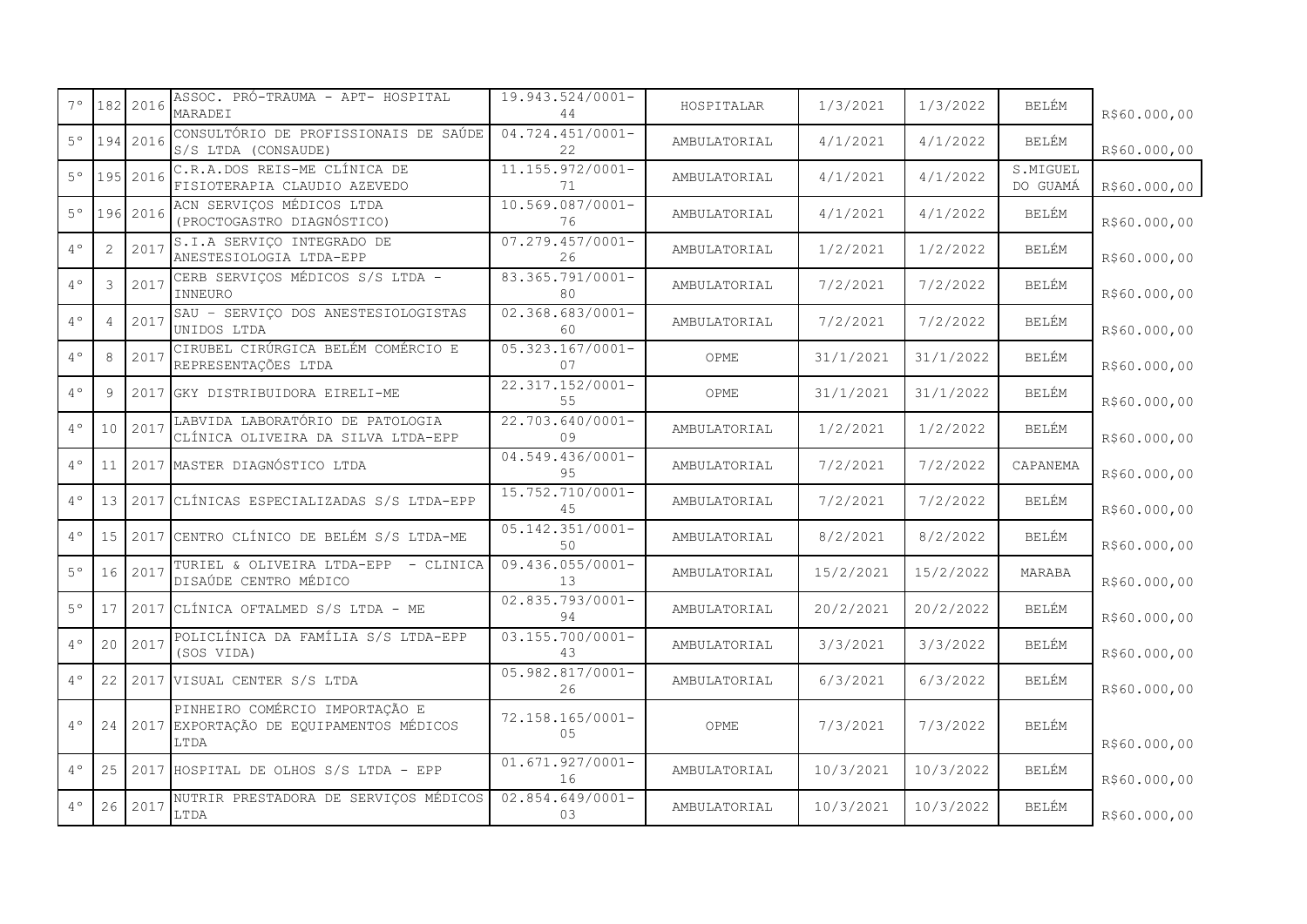| $4^{\circ}$    | 27 | 2017 | DESPORTIVA SERVIÇOS DE FISIOTERAPIA<br>LTDA-EPP                                         | $07.209.200/0001 -$<br>06 | AMBULATORIAL | 10/3/2021 | 10/3/2022 | BELÉM                | R\$60.000,00 |
|----------------|----|------|-----------------------------------------------------------------------------------------|---------------------------|--------------|-----------|-----------|----------------------|--------------|
| $4^{\circ}$    | 28 | 2017 | AMARAL COSTA MEDICINA DIAGNÓSTICAS<br>S/E LTDA                                          | $04.572.038/0001 -$<br>90 | AMBULATORIAL | 10/3/2021 | 10/3/2022 | BELÉM                | R\$60.000,00 |
| $4^{\circ}$    | 29 | 2017 | CENTRO DE ESPECIALIDADES EM<br>OFTALMOLOGIA LTDA-EPP (CEOFT)                            | $07.935.697/0001 -$<br>31 | AMBULATORIAL | 13/3/2021 | 13/3/2022 | BELÉM                | R\$60.000,00 |
| $4^{\circ}$    | 31 | 2017 | CARDIOLOPES DIAGNÓSTICOS LTDA-ME<br>(CINE VÍDEO)                                        | 04.450.495/0001-<br>01    | AMBULATORIAL | 23/3/2021 | 23/3/2022 | BELÉM                | R\$60.000,00 |
| $4^{\circ}$    | 32 | 2017 | J A COSTA-EPP (LABORATÓRIO SÃO<br>FRANCISCO XAVIER)                                     | $05.415.419/0001 -$<br>28 | AMBULATORIAL | 23/3/2021 | 23/3/2022 | <b>ABAETETUBA</b>    | R\$60.000,00 |
| $4$ $^{\circ}$ | 33 |      | G & G LABORATÓRIO CLÍNICO LTDA-ME<br>2017 (LABORATÓRIO BIODIAGNÓSTICO DE<br>ABAETETUBA) | 09.413.919/0001-<br>81    | AMBULATORIAL | 23/3/2021 | 23/3/2022 | ABAETETUBA           | R\$60.000,00 |
| $4^{\circ}$    | 34 | 2017 | CLÍNICA DE OLHOS DR. DELBANOR CAMPOS<br>LTDA-ME                                         | 13.756.722/0001-<br>12    | AMBULATORIAL | 17/3/2021 | 17/3/2022 | ABAETETUBA           | R\$60.000,00 |
| $4^{\circ}$    | 35 | 2017 | CENTRO MÉDICO DE ABAETETUBA - CEMA                                                      | 22.941.702/0001-<br>02    | AMBULATORIAL | 24/3/2021 | 24/3/2022 | ABAETETUBA           | R\$60.000,00 |
| $4^{\circ}$    | 36 |      | 2017 LÁZARO GOMES DA SILVA (PESSOA FÍSICA)                                              | 048.584.092-87            | AMBULATORIAL | 24/3/2021 | 24/3/2022 | ABAETETUBA           | R\$60.000,00 |
| $4^{\circ}$    | 37 | 2017 | CONSULTÓRIO MÉDICO CORREA & ARAUJO<br>LTDA-ME                                           | $13.653.877/0001 -$<br>23 | AMBULATORIAL | 24/3/2021 | 24/3/2022 | <b>ABAETETUBA</b>    | R\$60.000,00 |
| $4^{\circ}$    | 38 | 2017 | ROSANNE DAS GRAÇAS OLIVEIRA FERREIRA<br>CARDOSO (PESSOA FISICA)                         | 741.481.172-72            | AMBULATORIAL | 24/3/2021 | 24/3/2022 | ABAETETUBA           | R\$60.000,00 |
| $4^{\circ}$    | 39 | 2017 | D A R CARDOSO-ME ( LABORATÓRIO DE<br>ANÁLISES CLÍNICAS CARDOSO)                         | 05.412.093/0001-<br>85    | AMBULATORIAL | 24/3/2021 | 24/3/2022 | ABAETETUBA           | R\$60.000,00 |
| $3^{\circ}$    | 40 | 2017 | CONSULTÓRIO MÉDICO PEDIÁTRICO NEVES<br>DUARTE S.S LTDA-ME                               | $06.329.701/0001 -$<br>55 | AMBULATORIAL | 13/1/2021 | 13/1/2022 | BELÉM                | R\$60.000,00 |
| $4^{\circ}$    | 41 | 2017 | HOSPITAL E MATERNIDADE SANTA LUISA DE<br>MARILAC (HOSPITAL DE CAMETÁ)                   | $05.349.675/0001 -$<br>64 | HOSPITALAR   | 1/2/2021  | 1/2/2022  | CAMETÁ               | R\$60.000,00 |
| $3^{\circ}$    | 42 | 2017 | LABORATÓRIO OLIVEIRA LTDA-ME<br>(ORIXILAB - LABORATÓRIO E CLÍNICA)                      | $04.304.131/0001 -$<br>13 | AMBULATORIAL | 1/1/2021  | 1/1/2022  | ORIXIMINÁ            | R\$60.000,00 |
| $3^{\circ}$    | 43 | 2017 | ERIVELTON ALMEIDA BELTRÃO DA SILVA<br>(PESSOA FÍSICA)                                   | 410.365.732-49            | AMBULATORIAL | 1/1/2021  | 1/1/2022  | IGARAPÉ<br>AÇU       | R\$60.000,00 |
| 30             | 44 | 2017 | LABORATÓRIO BARRETO DE ANÁLISES<br>CLÍNICAS E CITOLOGICAS-ME                            | $05.652.069/0001 -$<br>13 | AMBULATORIAL | 1/1/2021  | 1/1/2022  | STA IZABEL           | R\$60.000,00 |
| $3^{\circ}$    | 45 | 2017 | CLÍNICA FLORENZANO LTDA-ME                                                              | 34.917.989/0001-<br>14    | AMBULATORIAL | 1/1/2021  | 1/1/2022  | STA MARIA<br>DO PÁRÁ | R\$60.000,00 |
| 30             | 46 |      | 2017 FERREIRA & FERREIRA LTDA-ME                                                        | $06.910.414/0001 -$<br>34 | AMBULATORIAL | 1/1/2021  | 1/1/2022  | BELÉM                | R\$60.000,00 |
| $4^{\circ}$    | 47 |      | 2017 LIMA E BASTOS MÉDICOS S/S LTDA                                                     | $01.710.042/0001 -$<br>89 | AMBULATORIAL | 9/2/2021  | 9/2/2022  | BELÉM                | R\$60.000,00 |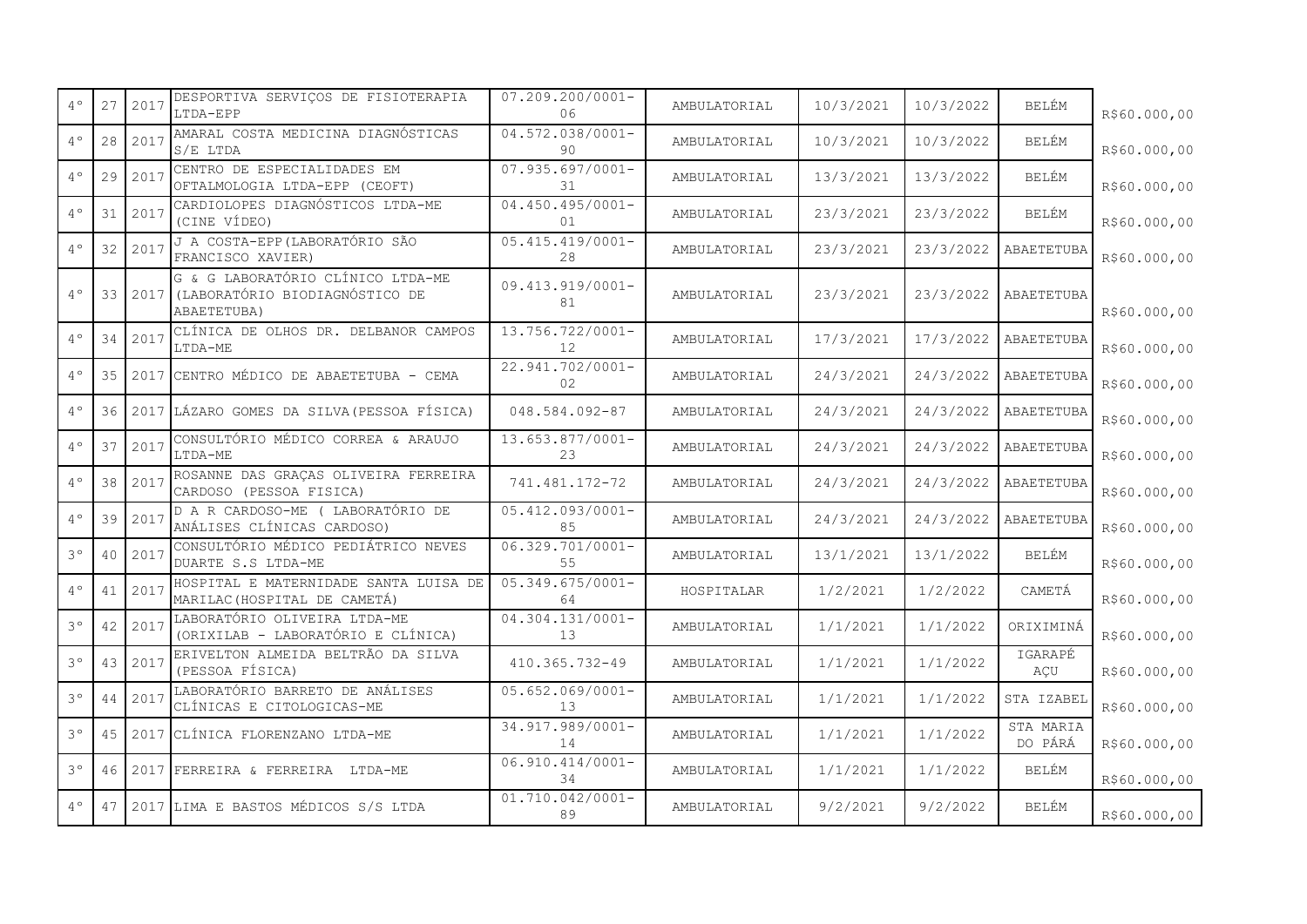| $4^{\circ}$ | 48 | 2017 | AMARAL COSTA MEDICINA DIAGNÓSTICAS<br>S/E LTDA                                                                        | 04.572.038/0009-<br>47     | AMBULATORIAL | 3/2/2021  | 3/2/2022  | <b>BARCARENA</b>                   | R\$60.000,00 |
|-------------|----|------|-----------------------------------------------------------------------------------------------------------------------|----------------------------|--------------|-----------|-----------|------------------------------------|--------------|
| $3^{\circ}$ | 49 | 2017 | FISIOTERAPIA RIBEIRO LTDA-ME-<br>FISIOCENTER                                                                          | $04.890.710/0001 -$<br>95  | AMBULATORIAL | 1/1/2021  | 1/1/2022  | <b>BARCARENA</b>                   | R\$60.000,00 |
| $4^{\circ}$ | 50 |      | I.M BRANDÃO SERVIÇOS MÉDICOS E<br>2017 DIAGNÓSTICO POR IMAGEM LTDA-ME (SMEDIM<br>SERV. MÉDICO E DIAG. POR IMAGEM)     | $10.753.962/0001 -$<br>75  | AMBULATORIAL | 31/1/2021 | 31/1/2022 | <b>BARCARENA</b>                   | R\$60.000,00 |
| $3^{\circ}$ | 51 |      | 2017 HOSPITAL E MATERNIDADE JOÃO XXII- EPP                                                                            | 05.001.243/0001-<br>68     | HOSPITALAR   | 1/1/2021  | 1/1/2022  | SANTARÉM                           | R\$60.000,00 |
| $5^{\circ}$ | 52 |      | 2017 ILANA AGUIAR AGUIAR - FISIOSAN                                                                                   | 10.901.613/0001-<br>53     | AMBULATORIAL | 31/1/2021 | 31/1/2022 | SANTARÉM                           | R\$60.000,00 |
| $3^{\circ}$ | 53 | 2017 | FERREIRA & OLIVEIRA S.S LTDA-ME -<br>CLINIMED                                                                         | $01.935.384/0001 -$<br>0.5 | AMBULATORIAL | 1/1/2021  | 1/1/2022  | CAPANEMA                           | R\$60.000,00 |
| $3^{\circ}$ | 54 |      | 2017 HOSPITAL SÃO LUCAS LTDA-EPP                                                                                      | $04.579.488/0001 -$<br>04  | HOSPITALAR   | 12/1/2021 | 12/1/2022 | CONCEIÇÃO<br>DO.<br>ARAGUAIA       | R\$60.000,00 |
| $3^{\circ}$ | 55 | 2017 | LABORATÓRIO DE ANÁLISES E DIAGNÓSTICO<br>S/S LTDA-ME-LABORATÓRIO UNOVERSAL                                            | 10.247.732/0001-<br>34     | AMBULATORIAL | 1/1/2021  | 1/1/2022  | CONCEIÇÃO<br><b>DO</b><br>ARAGUAIA | R\$60.000,00 |
| $5^{\circ}$ | 56 | 2017 | GECAD- GASTROENTEROLOGIA E CIRURGIA<br>DO APARELHO DIGESTIVO S.S LTDA-EPP                                             | $02.357.513/0001 -$<br>80  | AMBULATORIAL | 1/4/2021  | 1/4/2022  | BELÉM                              | R\$60.000,00 |
| $4^{\circ}$ | 57 |      | 2017 CLEITON L.DA SILVA ANÁLISES CLÍNICAS                                                                             | 22.339.724/0001-<br>0.5    | AMBULATORIAL | 10/4/2021 | 10/4/2022 | CONCEIÇÃO<br><b>DO</b><br>ARAGUAIA | R\$60.000,00 |
| $4^{\circ}$ | 58 | 2017 | WELLINGTON OLIVEIRA MATOS (PESSOA<br>FISICA)                                                                          | 297.817.442-00             | AMBULATORIAL | 10/4/2021 | 10/4/2022 | CASTANHAL                          | R\$60.000,00 |
| $4^{\circ}$ | 59 |      | 2017 DENSIMAGEM S.S LTDA                                                                                              | $01.316.820/0001 -$<br>50  | AMBULATORIAL | 10/4/2021 | 10/4/2022 | BELÉM                              | R\$60.000,00 |
| $3^{\circ}$ | 60 |      | EDISON SALES ABRAHIM PATOLOGIA<br>2017 CLÍNICA S.S LTDA-ME (LABORORATORIO<br>EDISON ABRAHIM)                          | $05.092.218/0001 -$<br>37  | AMBULATORIAL | 1/1/2021  | 1/1/2022  | BELÉM                              | R\$60.000,00 |
| $4^{\circ}$ | 61 |      | 2017 CONSULTE SERVIÇOS LTDA ME                                                                                        | 23.093.570/0001-<br>79     | AMBULATORIAL | 3/5/2021  | 3/5/2022  | CURUÇÁ                             | R\$60.000,00 |
| $4^{\circ}$ | 62 |      | LABORATÓRIO DE PATOLOGIA CLÍNICA<br>2017 HELIO OLIVEIRA- DANILO MENDONÇA LTDA-<br>( LABORATORIO BENEFICENTE DE BELÉM) | $04.103.305/0001 -$<br>80  | AMBULATORIAL | 12/2/2021 | 12/2/2022 | BELÉM                              | R\$60.000,00 |
| $5^{\circ}$ | 63 | 2017 | ASSOCIAÇÃO BENEFICENTE SÃO JOSÉ -<br>ABSJ                                                                             | 26.494.265/0001-<br>87     | HOSPITALAR   | 10/5/2021 | 10/5/2022 | CASTANHAL                          | R\$60.000,00 |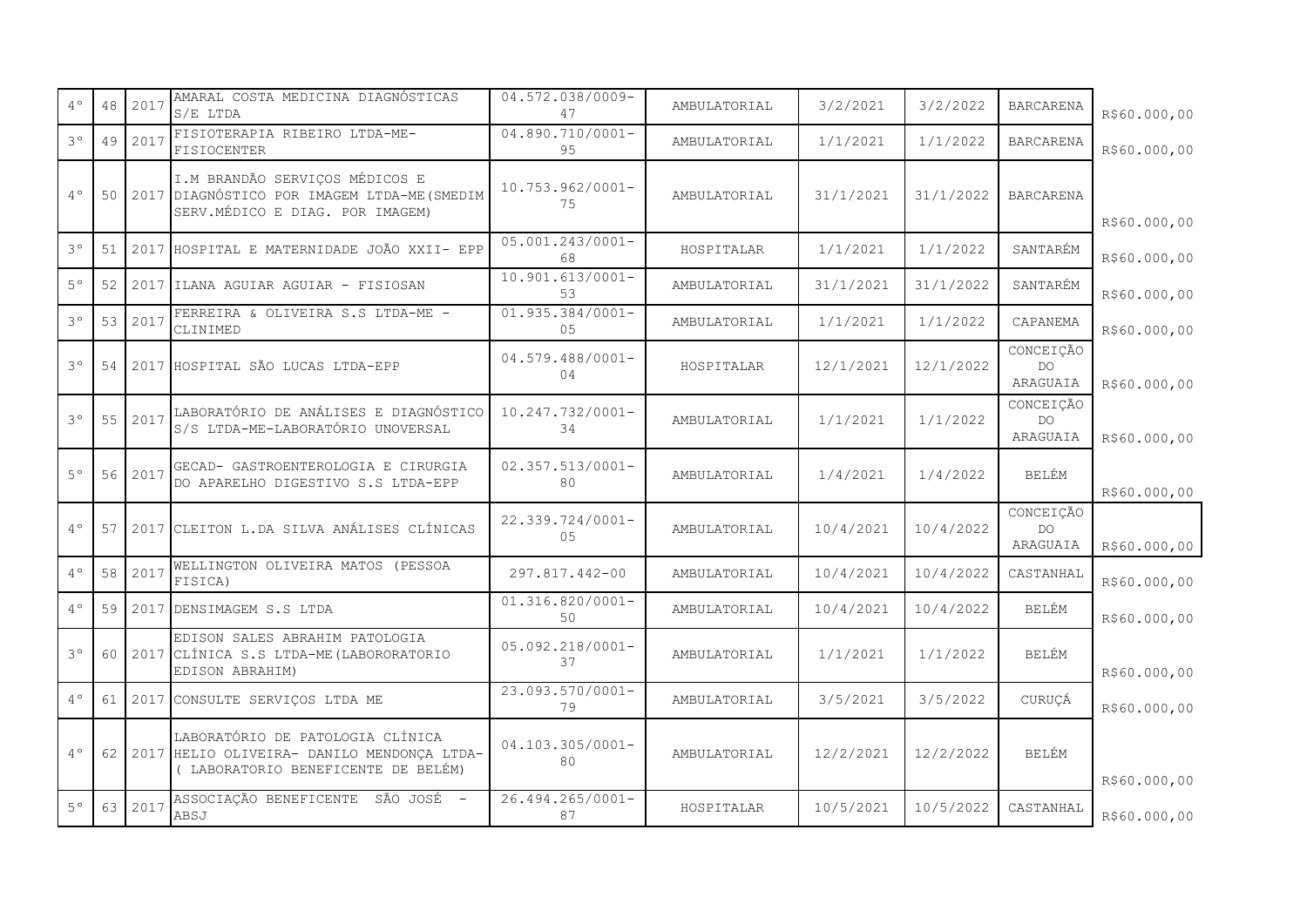| $3^{\circ}$   | 64 | 2017 | NUTRITERÁPICA TERAPIA MEDICO<br>NUTRICIONAL E COMÉRCIO LTDA                 | $03.225.975/0001 -$<br>06 | ALIM. ENTERAL E<br>PARENTERAL | 1/1/2021  | 1/1/2022  | BELÉM           | R\$60.000,00 |
|---------------|----|------|-----------------------------------------------------------------------------|---------------------------|-------------------------------|-----------|-----------|-----------------|--------------|
| $4^{\,\circ}$ | 65 | 2017 | MARIA DO SOCORRO DE OLIVEIRA CARDOSO<br>MÉDICA HEMATOLOGIA- (PESSOA FISICA) | 151.420.862-87            | AMBULATORIAL                  | 10/5/2021 | 10/5/2022 | BELÉM           | R\$60.000,00 |
| $4^{\circ}$   | 66 | 2017 | NUCLEAR CENTER CLÍNIVA DE<br>DIAGNÓSTICOS POR IMAGEM LTDA-                  | 10.913.454/0001-<br>07    | AMBULATORIAL                  | 10/5/2021 | 10/5/2022 | BELÉM           | R\$60.000,00 |
| $4^{\circ}$   | 67 |      | 2017 CLINIFÍGADO S/S LTDA                                                   | $02.692.285/0001 -$<br>02 | AMBULATORIAL                  | 2/3/2021  | 2/3/2022  | BELÉM           | R\$60.000,00 |
| $3^{\circ}$   | 68 | 2017 | ASSOCIAÇÃO VT MEDEIROS-HOSPITAL GERAL<br>DE BRAGANÇA                        | $07.981.245/0001 -$<br>96 | AMBULATORIAL                  | 1/1/2021  | 1/1/2022  | <b>BRAGANÇA</b> | R\$60.000,00 |
| $4^{\circ}$   | 69 | 2017 | ESC RÊGO COMÉRCIO DE MATERIAIS<br>HOSPITALARES -EIRELI (PRO LIFE)           | $09.617.159/0001 -$<br>24 | OPME                          | 2/5/2021  | 2/5/2022  | BELÉM           | R\$60.000,00 |
| $4^{\circ}$   | 70 | 2017 | CIB CONSULTÓRIOS INTEGRADOS DE<br>BRAGANÇA LTDA-ME                          | $21.279.194/0001 -$<br>86 | AMBULATORIAL                  | 17/5/2021 | 17/5/2022 | <b>BRAGANÇA</b> | R\$60.000,00 |
| $4^{\circ}$   | 71 | 2017 | BRUNO GARISTO JUNIOR ( BRUMED<br>REPRESENTAÇÕES MEDICAS)                    | 62.609.193/0002-<br>30    | OPME                          | 2/5/2021  | 2/5/2022  | BELÉM           | R\$60.000,00 |
| $4^{\circ}$   | 73 | 2017 | CLIFA- CLINICA DE FISIOTERAPIA DE<br>ABAETETUBA LTDA-ME                     | $00.599.734/0001 -$<br>39 | AMBULATORIAL                  | 2/4/2021  | 2/4/2022  | ABAETETUBA      | R\$60.000,00 |
| $4^{\circ}$   | 74 | 2017 | VISUAL LASER CLÍNICA E CIRURGIA<br>OFTALMOLOGICA S.S LTDA-EPP               | $01.769.643/0001 -$<br>67 | AMBULATORIAL                  | 24/5/2021 | 24/5/2022 | BELÉM           | R\$60.000,00 |
| $4^{\,\circ}$ | 76 | 2017 | A CARVALHO E QUARESMA LTDA - EPP                                            | $02.031.411/0001 -$<br>70 | AMBULATORIAL                  | 24/5/2021 | 24/5/2022 | BELÉM           | R\$60.000,00 |
| $4^{\circ}$   | 77 | 2017 | I9MED REPRESENTAÇÕES E COMERCIO DE<br>PRODUTOS HOSPITALARES LTDA-ME         | 22.871.465/0001-<br>50    | 0 PME                         | 26/5/2021 | 26/5/2022 | BELÉM           | R\$60.000,00 |
| $4^{\circ}$   | 78 |      | 2017 ASSOCIAÇÃO DOUGLAS BRAUN                                               | $10.016.141/0001 -$<br>56 | AMBULATORIAL                  | 26/5/2021 | 26/5/2022 | <b>BRAGANÇA</b> | R\$60.000,00 |
| $4^{\circ}$   | 79 | 2017 | MASTERMEDIC COMÉRCIO DE PRODUTOS<br>MÉDICOS HOSPITALARES LTDA - EPP         | 11.970.849/0004-<br>57    | OPME                          | 25/5/2021 | 25/5/2022 | BELÉM           | R\$60.000,00 |
| $4^{\circ}$   | 80 | 2017 | LABORATORIO DE ANALISES CLINICAS JCN-E                                      | 19.471.452/0001-<br>80    | AMBULATORIAL                  | 31/5/2021 | 31/5/2022 | ANANINDEUA      | R\$60.000,00 |
| $3^{\circ}$   | 81 | 2017 | JOSÉ BRASIL FERREIRA                                                        | 043.672.942-34            | AMBULATORIAL                  | 2/1/2021  | 2/1/2022  | IGARAPÉ<br>AÇU  | R\$60.000,00 |
| $3^{\circ}$   | 83 | 2017 | IMA - INSTITUTO MÉDICO AMAZÔNIA LTDA<br>МE                                  | 05.805.876/0001-<br>29    | AMBULATORIAL                  | 2/1/2021  | 2/1/2022  | MARABA          | R\$60.000,00 |
| $3^{\circ}$   | 84 | 2017 | BEST PHARMA MANIPULAÇÕES AVANÇADAS<br>LTDA,                                 | 11.432.191/0001-<br>87    | AMBULATORIAL                  | 2/1/2021  | 2/1/2022  | BELÉM           | R\$60.000,00 |
| $9^{\circ}$   | 85 | 2017 | FMS DO NASCIMENTO AUDITORIA E CONSULTO 00.859.042/0001-82                   |                           | AUDITORIA MÉDICA              | 2/12/2021 | 2/12/2022 | BELÉM           | R\$60.000,00 |
| $5^{\circ}$   | 86 | 2017 | CLÍNICA DE DOENÇAS RENAIS E MÉTODOS<br>DIAGNÓSTICOS LTDA - NEFROCENTRO      | 11.430.541/0001-<br>76    | AMBULATORIAL                  | 21/6/2021 | 21/6/2022 | BELÉM           | R\$60.000,00 |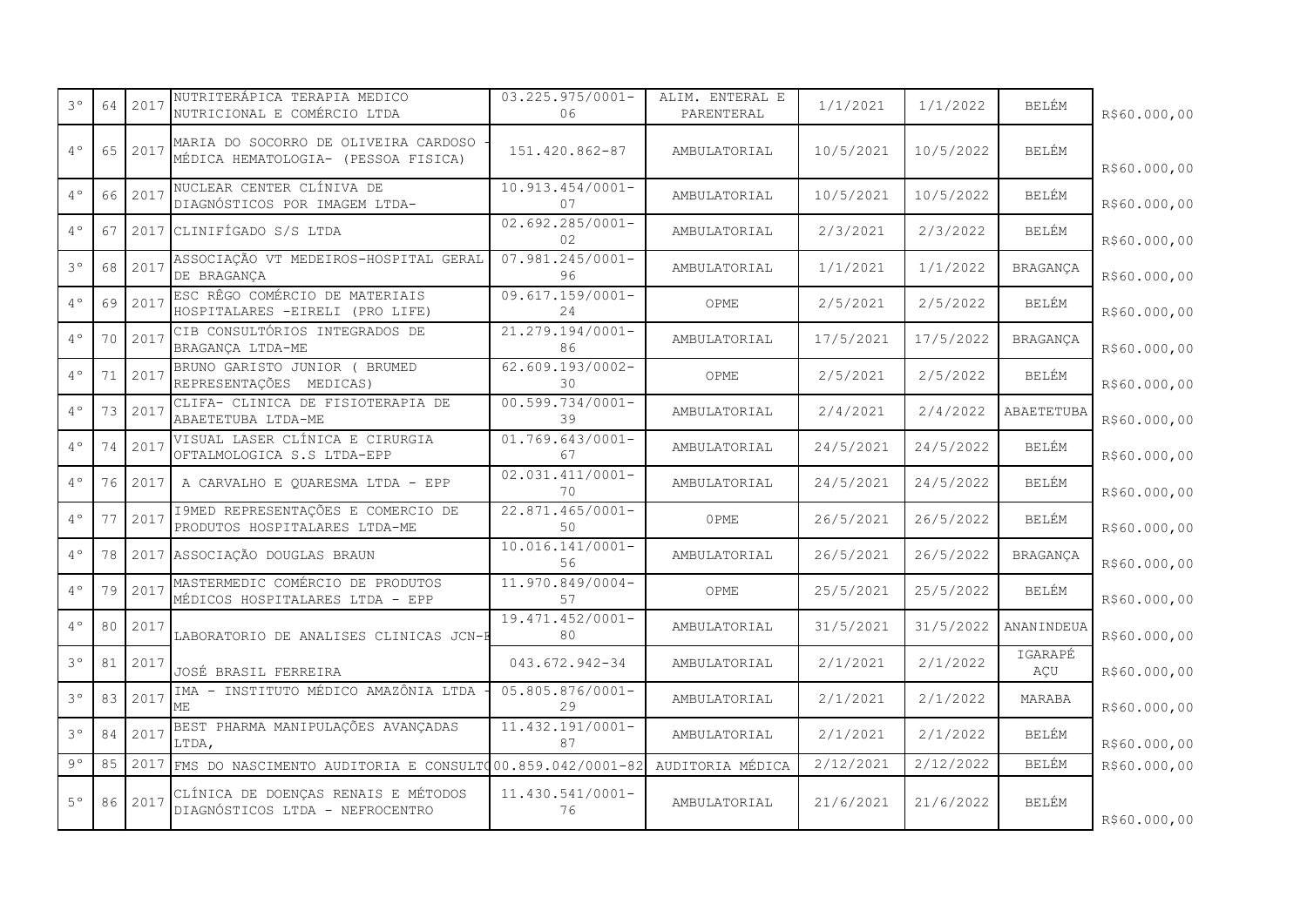| $4^{\circ}$   | 87  | 2017     | ASSOCIAÇÃO MULTIDISCIPLINAR DE<br>ATENÇÃO AO IDOSO - AMAI                                                                  | 27.943.423/0001-<br>00    | AMBULATORIAL                            | 27/6/2021 | 27/6/2022 | BELÉM           | R\$60.000,00 |
|---------------|-----|----------|----------------------------------------------------------------------------------------------------------------------------|---------------------------|-----------------------------------------|-----------|-----------|-----------------|--------------|
| $4^{\circ}$   | 88  | 2017     | GEST - GESTÃO E SERVIÇOS DE SAÚDE<br>LTDA-EPP                                                                              | 10.847.115/0002-<br>50    | AMBULATORIAL/PROG<br>RAMA DE PREVENÇÃO  | 27/6/2021 | 27/6/2022 | ANANINDEUA      | R\$60.000,00 |
| $4^{\circ}$   | 90  |          | 2017 PRIME SAÚDE SERVIÇOS LTDA - EPP                                                                                       | 27.511.505/0001-<br>77    | AMBULATORIAL, DOMI<br>CILIAR            | 27/6/2021 | 27/6/2022 | BELÉM           | R\$60.000,00 |
| $4^{\circ}$   | 91  | 2017     | RELAB - REDE DE LABORATÓRIOS E<br>SERVIÇOS EM SAÚDE LTDA - ME                                                              | 10.330.510/0001-<br>80    | AMBULATORIAL, PROG<br>RAMA DE PREVENÇÃO | 27/6/2021 | 27/6/2022 | CASTANHAL       | R\$60.000,00 |
| $4^{\circ}$   | 93  |          | 2017 CLÍNICA ALIANÇA LTDA-ME                                                                                               | 27.115.662/0001-<br>63    | AMBULATORIAL                            | 30/6/2021 | 30/6/2022 | TUCURUÍ         | R\$60.000,00 |
| $4^{\circ}$   | 94  | 2017     | A. JURACI PEREIRA - ME (LABORATÓRIO<br>SANTA RITA)                                                                         | $05.843.198/0001 -$<br>99 | AMBULATORIAL                            | 30/6/2021 | 30/6/2022 | TUCURUÍ         | R\$60.000,00 |
| $4^{\circ}$   | 95  | 2017     | ISAÚDE INSTITUTO DE SAÚDE DO PARÁ<br>LTDA                                                                                  | 15.216.051/0001-<br>22    | SERV. DOMICILIAR                        | 14/6/2021 | 14/6/2022 | BELÉM           | R\$60.000,00 |
| $4^{\circ}$   | 98  |          | IMPLANORTE COMÉRCIO DE IMPLANTES<br>2017 ORTOPÉDICOS DO NORTE LTDA EPP -<br>IMPLANORTE LTDA                                | $05.307.950/0001 -$<br>87 | OPME                                    | 2/7/2021  | 2/7/2022  | BELÉM           | R\$60.000,00 |
| $4^{\circ}$   | 99  | 2017     | INSTITUTO DE CARDIOLOGIA MARABÁ LTDA<br><b>INCOR</b>                                                                       | $03.304.537/0001 -$<br>33 | AMBULATORIAL                            | 23/6/2021 | 23/6/2022 | MARABA          | R\$60.000,00 |
| $4^{\circ}$   | 103 | 2017     | S FERNANDES & CIA LTDA - ME -<br>CENTERLAB                                                                                 | 83.333.880/0001-<br>45    | AMBULATORIAL                            | 1/9/2021  | 1/9/2022  | SANTARÉM        | R\$60.000,00 |
| $4^{\,\circ}$ | 105 | 2017     | PROTECH MEDICAL COMERCIO DE PRODUTOS<br>MÉDICOS LTDA-EPP                                                                   | $08.530.703/0001 -$<br>33 | OPME                                    | 2/8/2021  | 2/8/2022  | BELÉM           | R\$60.000,00 |
| $4^{\,\circ}$ |     | 106 2017 | LABORATÓRIO CLÍNICO AMARAL GUERRA<br>LTDA-ME                                                                               | 09.372.933/0003-<br>46    | AMBULATORIAL                            | 8/8/2021  | 8/8/2022  | PARAGOMINA<br>S | R\$60.000,00 |
| $4^{\circ}$   | 107 | 2017     | CASA DE SAÚDE E MATERNIDADE SANTO<br>ANTONIO LTDA-EPP                                                                      | $05.051.115/0001 -$<br>29 | AMBULATORIAL                            | 1/4/2021  | 1/4/2022  | <b>ITAITUBA</b> | R\$60.000,00 |
| $4^{\circ}$   | 108 | 2017     | M.ALICE COUTINHO CHAVES - ME -CORPO<br>TEREPIA E FISIOTERAPIA                                                              | $22.161.197/0001 -$<br>83 | AMBULATORIAL                            | 25/8/2021 | 25/8/2022 | BELÉM           | R\$60.000,00 |
| $6^{\circ}$   | 109 | 2017     | CLINICA + VIDA DE MEDICINA<br>DIAGNOSTICA LTDA                                                                             | $05.097.571/0001 -$<br>00 | AMBULATORIAL                            | 25/8/2021 | 25/8/2022 | CAPANEMA        | R\$60.000,00 |
| $4^{\circ}$   | 110 | 2017     | SUPER NEURO SERVIÇOS DE SAÚDE LTDA -<br><b>MF</b>                                                                          | $09.099.452/0001 -$<br>47 | AMBULATORIAL                            | 11/8/2021 | 11/8/2022 | <b>BELÉM</b>    | R\$60.000,00 |
| $4^{\circ}$   |     | 111 2017 | LABORATÓRIO DE PATOLOGIA CLÍNICA DR.<br>PAULO CORDEIRO DE AZEVEDO LTDA                                                     | 04.978.805/0015-<br>60    | AMBULATORIAL                            | 28/8/2021 | 28/8/2022 | CAPANEMA        | R\$60.000,00 |
| $4^{\circ}$   |     |          | LABORATÓRIO DE PATOLOGIA CLÍNICA<br>112 2017 HÉLIO OLIVEIRA-DANILO MENDONÇA LTDA-<br>LABORATÓRIO BENEFICENTE DE BELÉM LTDA | 04.103.305/0014-<br>02    | AMBULATORIAL                            | 28/8/2021 | 28/8/2022 | ANANINDEUA      | R\$60.000,00 |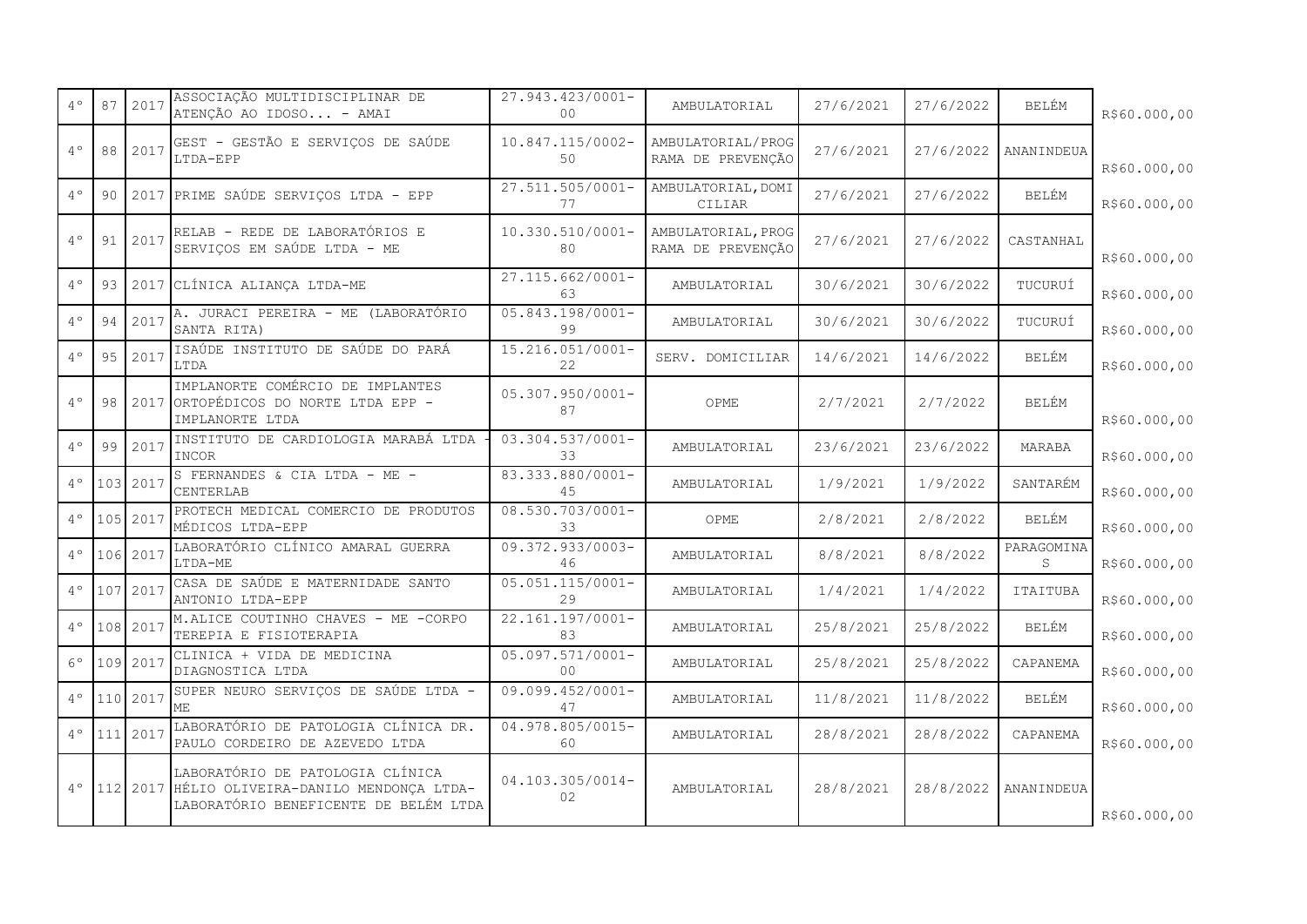| $4^{\circ}$   | 113   |          | 2017 M.P.BARROS-ME (REHABILITER)                                                   | 11.112.667/0001-<br>0 <sub>0</sub> | AMBULATORIAL               | 28/8/2021  | 28/8/2022  | BELÉM                        | R\$60.000,00 |
|---------------|-------|----------|------------------------------------------------------------------------------------|------------------------------------|----------------------------|------------|------------|------------------------------|--------------|
| $4^{\circ}$   |       | 114 2017 | MANOEL RAIMUNDO PANTOJA ARAUJO -<br>PESSOA FISICA                                  | 253.581.032-87                     | AMBULATORIAL               | 2/3/2021   | 2/3/2022   | IGARAPE<br>MIRI              | R\$60.000,00 |
| $4^{\circ}$   |       | 115 2017 | AMEG - ASSISTÊNCIA MÉDICA GERIATRIA<br>S/S LTDA -EPP                               | $00.798.052/0001 -$<br>55          | PPROGRAMA DE<br>PREVENCÇÃO | 25/7/2021  | 25/7/2022  | <b>BELÉM</b>                 | R\$60.000,00 |
| $4^{\circ}$   |       | 116 2017 | JERONIMO MILHOMEM TAVARES NETO -<br>PESSOA FISICA                                  | 184.527.282-04                     | AMBULATORIAL               | 14/7/2021  | 14/7/2022  | <b>BREVES</b>                | R\$60.000,00 |
| 50            | 117   | 2017     | DIAGMED DIAGNÓSTICOS MEDICOS LTDA-EPP                                              | 08.959.233/001-28                  | AMBULATORIAL               | 15/2/2021  | 15/2/2022  | ALTAMIRA                     | R\$60.000,00 |
| $3^{\circ}$   |       |          | 118 2017 PEDRO MONTEIRO NETO - PESSOA FÍSICA                                       | $020.886.062 - 20$                 | AMBULATORIAL               | 2/1/2021   | 2/1/2022   | CONCEIÇÃO<br>DO.<br>ARAGUAIA | R\$60.000,00 |
| 50            | 122   | 2017     | SEMESPA - SERVIÇOS MÉDICO SUDESTE DO<br>PARÁ LTDA-ME                               | $07.646.462/0001 -$<br>20          | AMBULATORIAL               | 3/10/2021  | 3/10/2022  | MARABA                       | R\$60.000,00 |
| $4^{\circ}$   | $125$ | 2017     | J A S DOS PASSOS - LABORATÓRIO DE<br>ANÁLISES CLÍNICA AGNALDO PASSOS               | 63.823.116/0002-<br>21             | AMBULATORIAL               | 13/10/2021 | 13/10/2022 | <b>BREVES</b>                | R\$60.000,00 |
| $5^{\,\circ}$ |       | 126 2017 | POLIGASTRO ENDOSCOPIA AVANÇADA LTDA-<br>EPP                                        | $26.352.923/0001 -$<br>04          | AMBULATORIAL               | 17/10/2021 | 17/10/2022 | BELÉM                        | R\$60.000,00 |
| $3^{\circ}$   | 127   | 2017     | J ROSSETI PRODUTOS HOSPITALARES<br>EIRELE-ME VIA CIRURGICA RODUTOS<br>HOSPITALARES | $10.664.410/0001 -$<br>90          | OPME                       | 2/1/2021   | 2/1/2022   | <b>BELÉM</b>                 | R\$60.000,00 |
| $4^{\circ}$   | $132$ | 2017     | EXCELÊNCIA LABORATORIO DE ANÁLISE<br>LÍNICA LTDA-EPP                               | 13.961.079/0001-<br>69             | AMBULATORIAL               | 28/2/2021  | 28/2/2022  | REDENÇÃO                     | R\$60.000,00 |
| $4^{\circ}$   | 133   | 2017     | LABORATORIO DE PATOLOGIA CLÍNICA DR.PA04.978.805/0021-09                           |                                    | AMBULATORIAL               | 27/10/2021 | 27/10/2022 | PARAGOMINA<br>S              | R\$60.000,00 |
| $4^{\circ}$   | 135   | 2017     | CENTRO RADIOLOGICO SÃO LUCAS LTDA-EPP                                              | $05.374.434/0001 -$<br>75          | AMBULATORIAL               | 16/5/2021  | 16/5/2022  | MARABA                       | R\$60.000,00 |
| $4^{\circ}$   |       | 136 2017 | MEDICINA DESPORTIVA E DIAGNÓSTICA POR<br>IMAGEM LTDA-ME-DOCA IMAGEM                | 07.919.179/0001-<br>24             | AMBULATORIAL               | 25/10/2021 | 25/10/2022 | <b>BELÉM</b>                 | R\$60.000,00 |
| 50            |       | 137 2017 | ASSOCIAÇÃO SOCIAL UNIVIDA TAUÁ-<br>HOSPITAL E MATERNIDADE STO ANTONIO              | 18.490.528/0001-<br>51             | HOSPITALAR                 | 9/11/2021  | 9/11/2022  | STO. ANTONI<br>O DO TAUÁ     | R\$60.000,00 |
| $4^{\circ}$   |       |          | 138 2017 S.C.M SERVIÇOS MÉDICOS LTDA-ME                                            | 24.249.629/0001-<br>38             | ANESTESIOLOGIA             | 10/11/2021 | 10/11/2022 | CASTANHAL                    | R\$60.000,00 |
| $4^{\circ}$   |       | 139 2017 | TOP NEFRO SERVIÇOS DE NEFROLOGIA LTDA-<br>TOP NEFRO                                | 13.781.486/0001-<br>94             | AMBULATORIAL               | 2/10/2021  | 2/10/2022  | ANANINDEUA                   | R\$60.000,00 |
| $4^{\,\circ}$ |       | 142 2017 | CLÍNICA DE NUTRIÇÃO E<br>REJUVENESCIMENTO EIRELE- CLINICA DRA.<br>DIANA ACATAUASSU | 11.247.084/0001-<br>89             | AMBULATORIAL               | 15/10/2021 | 15/10/2022 | BELÉM                        | R\$60.000,00 |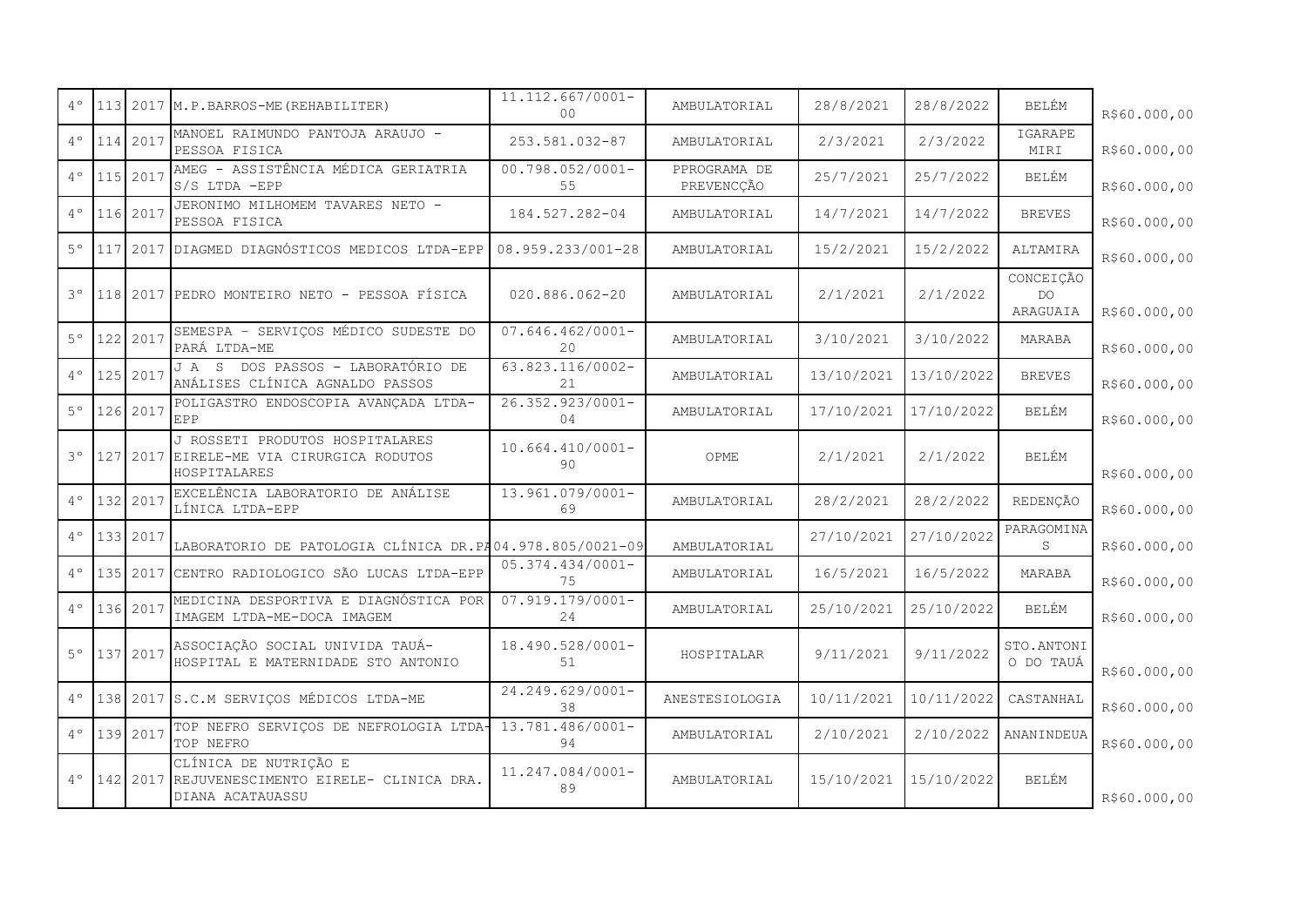| $4^{\circ}$                     |              | 143 2017 | FISICAL INSTITUTO DE MEDICINA FÍSICA<br>LTDA                             | 15.294.671/0001-<br>80    | AMBULATORIAL                 | 1/12/2020  | 1/12/2021  | BELÉM                         | R\$60.000,00 |
|---------------------------------|--------------|----------|--------------------------------------------------------------------------|---------------------------|------------------------------|------------|------------|-------------------------------|--------------|
| $4^{\circ}$                     |              | 144 2017 | PEREIRA E AMORIM SERVIÇOS MÉDICOS<br>LTDA                                | 24.149.179/0001-<br>01    | AMBULATORIAL                 | 1/12/2020  | 1/12/2021  | <b>BELÉM</b>                  | R\$60.000,00 |
| $4^{\circ}$                     |              |          | 145 2017 CLÍNICA IKETANI                                                 | $23.056.667/0001 -$<br>01 | AMBULATORIAL                 | 1/12/2020  | 1/12/2021  | BELÉM                         | R\$60.000,00 |
| $4^{\circ}$                     |              | 146 2017 | ANGIOLOGIA CLINICA DE ANGIOLOGIA<br>CIRURGIA VASCULAR E ENDOVASCULAR S.S | 11.917.634/0001-<br>20    | AMBULATORIAL                 | 1/12/2020  | 1/12/2021  | BELÉM                         | R\$60.000,00 |
| $4^{\circ}$                     |              | 148 2017 | NUCLEO DE FISIATRIA COMERCIAL LTDA-<br>EPP                               | $05.063.292/0001 -$<br>25 | AMBULATORIAL                 | 12/12/2020 | 12/12/2021 | <b>BELÉM</b>                  | R\$60.000,00 |
| 60<br><b>MES</b><br>$_{\rm ES}$ | 150          | 2017     | FUNDAÇÃO CENTRO DE HEMOTERAPIA E<br>HEMATOLOGIA DO PARA- HEMOPA          | $05.837.521/0001 -$<br>11 | HEMOTERAPIA E<br>HEMATOLOGIA | 12/12/2017 | 12/12/2022 | BELÉM                         | R\$60.000,00 |
| $4^{\circ}$                     | $\mathbf{1}$ | 2018     | CLÍNICA DE NEFROLOGIA DE CASTANHAL<br>LTDA - EPP                         | 10.014.927/0001-<br>34    | AMBULATORIAL                 | 2/1/2021   | 2/1/2022   | CASTANHAL                     | R\$60.000,00 |
| $4^{\circ}$                     | 6            |          | 2018 ULTRA SONOGRAFIA DIAGNÓSTICO LTDA-ME                                | $04.550.646/0001 -$<br>01 | AMBULATORIAL                 | 28/2/2021  | 28/2/2022  | BELÉM                         | R\$60.000,00 |
| $4^{\circ}$                     | 9            | 2018     | G SILVA SANTOS & CIA LTDA - ( UNI<br>CLINICA)                            | $04.550.185/0001 -$<br>69 | AMBULATORIAL                 | 1/2/2021   | 1/2/2022   | SÃO<br>DOMIMGO DO<br>ARAGUAIA | R\$60.000,00 |
| $4^{\circ}$                     | 10           | 2018     | A&N SERVIÇOS MEDICOS LTDA-ME (<br>UNILASER SERVIÇOS )                    | $06.212.597/0001 -$<br>14 | AMBULATORIAL                 | 1/3/2021   | 1/3/2022   | <b>BELÉM</b>                  | R\$60.000,00 |
| $4^{\circ}$                     | 11           | 2018     | CLÍNICA CIRURGICA DOUTORES IRENE E<br>CARLOS SOUZA LTDA                  | $04.143.970/0001 -$<br>05 | AMBULATORIAL                 | 12/3/2021  | 12/3/2022  | <b>BELÉM</b>                  | R\$60.000,00 |
| $4^{\circ}$                     | 12           | 2018     | VIRTURI CENTRO CLÍNICO DA MULHER LTDA-<br><b>EPP</b>                     | 27.488.917/0001-<br>33    | AMBULATORIAL                 | 12/3/2021  | 12/3/2022  | BELÉM                         | R\$60.000,00 |
| $4^{\circ}$                     | 14           | 2018     | MEDICAL CENTER BELÉM SERVIÇOS MÉDICOS<br>S/S LTDA-ME                     | $26.282.997/0001 -$<br>03 | AMBULATORIAL                 | 20/3/2021  | 20/3/2022  | BELÉM                         | R\$60.000,00 |
| $4^{\,\circ}$                   | 15           | 2018     | HOSPITAL SÃO VICENTE LTDA                                                | 05.140.009/0001-11        | AMBULATORIAL                 | 26/3/2021  | 26/3/2022  | REDENCÃO                      | R\$60.000,00 |
| $4\,^{\circ}$                   | 16           | 2018     | MAUES ENDOSCOPIA TERAPÊUTICA S.S LTDA 03.524.943/0001-01                 |                           | AMBULATORIAL                 | 25/1/2021  | 25/1/2022  | ANANINDEUA                    | R\$60.000,00 |
| $3^{\circ}$                     | 17           | 2018     | REABILITAÇÃO CLÍNICA & SERVIÇOS LTDA - 27.613.119/0001-96                |                           | AMBULATORIAL                 | 2/4/2021   | 2/4/2022   | CAPITÃO<br>POCO               | R\$60.000,00 |
| $3^{\circ}$                     | 18           |          | 2018 C.R DA ROCHA-ME FISIO PILATES                                       | $16.909.823/0001 -$<br>74 | AMBULATORIAL                 | 4/4/2021   | 4/4/2022   | BELÉM                         | R\$60.000,00 |
| $3^{\circ}$                     | 19           | 2018     | GOLD NEFRO SERVIÇOS DE NEFROLOGIA<br>LTDA-EPP                            | $27.650.801/0001 -$<br>59 | AMBULATORIAL                 | 4/4/2021   | 4/4/2022   | BELÉM                         | R\$60.000,00 |
| 30                              | 21           |          | 2018 RADIMAGEM LTDA~ME                                                   | 19.258.336/0001-<br>87    | AMBULATORIAL                 | 10/5/2021  | 10/5/2022  | TUCURUÍ                       | R\$60.000,00 |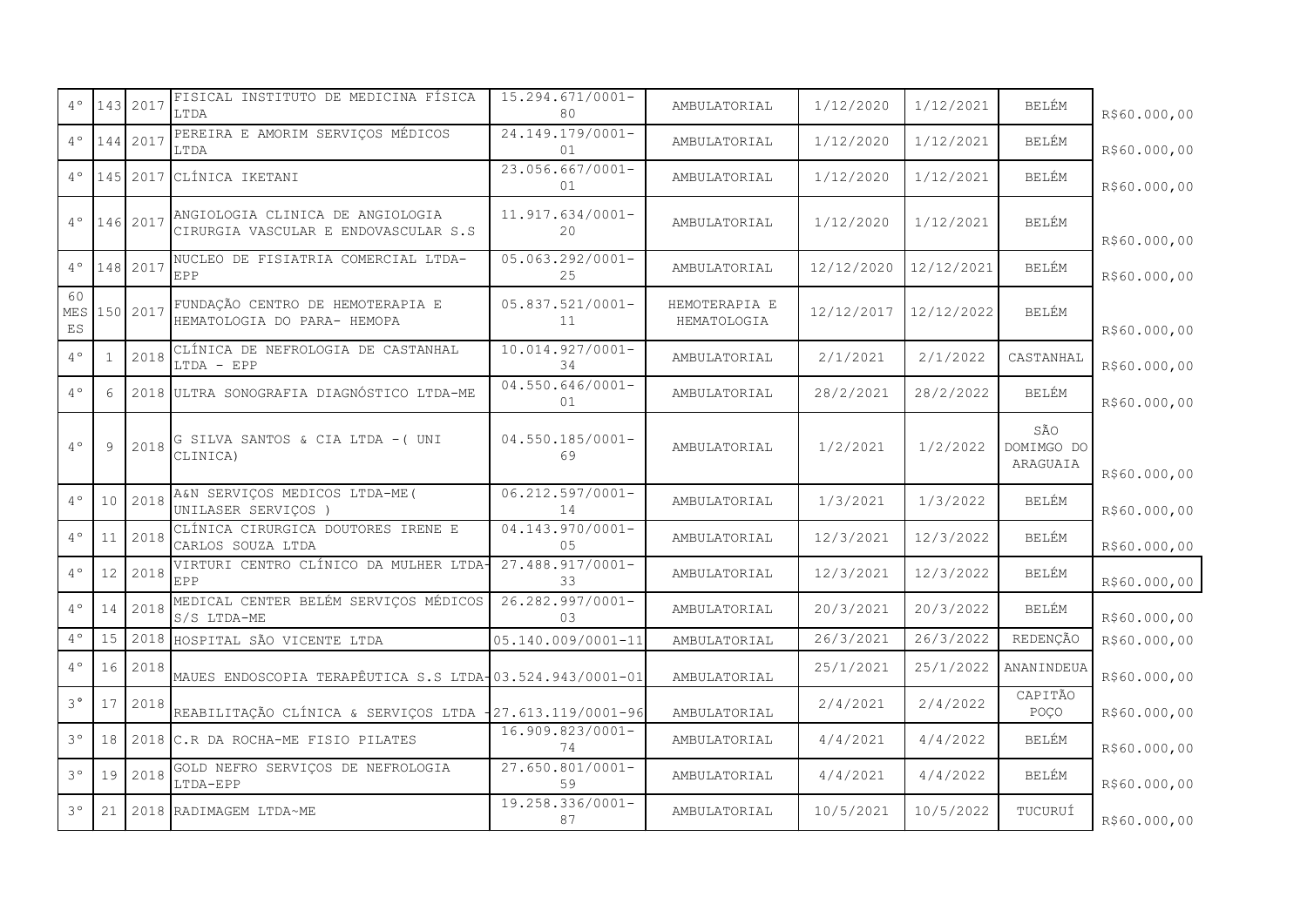| $4^{\circ}$ | 22 | 2018 | AIR LIQUIDE BRASIL LTDA                                                    |                           | 00.331.788/0083-65 IGÊNIO / C/CILINDR | 30/5/2021  | 30/5/2022  | BELÉM            | R\$60.000,00            |
|-------------|----|------|----------------------------------------------------------------------------|---------------------------|---------------------------------------|------------|------------|------------------|-------------------------|
| $4^{\circ}$ | 23 | 2018 | HOSPITAL DAS CLINICAS DE ANANINDEUA<br>LTDA                                | $03.264.911/0001 -$<br>14 | HOSPITALAR                            | 25/1/2021  | 25/1/2022  | ANANINDEUA       | R\$60.000,00            |
| $3^{\circ}$ | 24 | 2018 | CLÍNICA DE HABILITAÇÃO E REABILITAÇÃO 07.766.301/0001-70                   |                           | AMBULATORIAL                          | 13/6/2021  | 13/6/2022  | ANANINDEUA       | R\$60.000,00            |
| $3^{\circ}$ | 25 | 2018 | M.F.DA S. FRANCO EIRELI -OMINI<br>ODONTOMEDICA                             | $08.084.503/0001 -$<br>02 | OPME                                  | 3/6/2021   | 3/6/2022   | BELÉM            | R\$60.000,00            |
| $3^{\circ}$ | 26 | 2018 | CLÍNICA PRÓ-CARDIACO LTDA                                                  | 02.428.931/0003-82        | AMBULATORIAL                          | 24/4/2021  | 24/4/2022  | <b>BARCARENA</b> | R\$60.000,00            |
| $3^{\circ}$ | 27 | 2018 | H.N. MURAKAMI & CIA LTDA (UDI- UNIDADE<br>DIAG. POR IMAGEM)                | 01.982.531/0001-90        | AMBULATORIAL                          | 16/4/2021  | 16/4/2022  | SANTARÉM         | R\$60.000,00            |
| $3^{\circ}$ | 30 | 2018 | JOÃO ANTONIO MIRANDA DA CRUZ (PESSOA FI                                    | 282.000.802-00            | AMBULATORIAL                          | 10/7/2021  | 10/7/2022  | SOURE            | R\$60.000,00            |
| $3^{\circ}$ | 31 | 2018 | REABILITAR FISIO CENTER SAÚDE S/S LTI 15.208.779/0001-02                   |                           | AMBULATORIAL                          | 11/7/2021  | 11/7/2022  | ANANINDEUA       | R\$60.000,00            |
| $3^{\circ}$ | 32 | 2018 | LABORATORIO DE ANALISES CLÍNICAS SÃO<br>CAETANO S/S LTDA (MED CENTER)      | 10.571.458/0001-54        | AMBULATORIAL                          | 1/7/2021   | 1/7/2022   | ANANINDEUA       | R\$60.000,00            |
| $3^{\circ}$ | 33 | 2018 | C.D.I CENTRO DIAGNÓSTICO INTEGRADO LTI12.662.333/0001-65                   |                           | AMBULATORIAL                          | 9/8/2021   | 9/8/2022   |                  | ANANINDEUA R\$60.000,00 |
| $3^{\circ}$ | 34 | 2018 | CLINICA DE FISIOTERAPIA RIGAMONTE E T(15.779.920/0001-27                   |                           | AMBULATORIAL                          | 9/8/2021   | 9/8/2022   | TOMÉ-AÇÚ         | R\$60.000,00            |
| $3^{\circ}$ | 35 | 2018 | FISIOCLIN-CLINICA DE FISIOTERAPIA E H107.094.828/0001-03                   |                           | AMBULATORIAL                          | 31/8/2021  | 31/8/2022  | ALTAMIRA         | R\$60.000,00            |
| $3^{\circ}$ | 36 | 2018 | HOSPITAL SANTO AGOSTINHO LTDA                                              | 05.421.870/0001-58        | HOSPITALAR                            | 14/8/2021  | 14/8/2022  | ALTAMIRA         | R\$60.000,00            |
| $3^{\circ}$ | 38 | 2018 | DELTA COMERCIO ATACADISTA E VAREJISTA 09.456.927/0001-05                   |                           | OPME                                  | 14/8/2021  | 14/8/2022  | BELÉM            | R\$60.000,00            |
| $3^{\circ}$ | 40 | 2018 | NUCLEO DE SAUDE DO PARA E ATIVIDADE DE31.173.964/0001-65                   |                           | AMBULATORIAL                          | 22/8/2021  | 22/8/2022  | ANANINDEUA       | R\$60.000,00            |
| $3^{\circ}$ | 41 | 2018 | BIOTECH IMPORTAÇÃO E EXPORTAÇÃO DE PRO 29.458.690/0001-09                  |                           | OPME                                  | 22/8/2021  | 22/8/2022  | <b>BELÉM</b>     | R\$60.000,00            |
| $3^{\circ}$ | 42 | 2018 | CION-CENTRO INTEGRADO DE ONCOLOGIA<br>LTDA-EPP                             | $04.234.637/0001 -$<br>01 | AMBULATORIAL                          | 18/9/2021  | 18/9/2022  | BELÉM            | R\$60.000,00            |
| $3^{\circ}$ | 44 | 2018 | MAJELA MEDICAMENTOS QUIMIOTERÁPICO                                         | 09.613.374/0001-57        | FORN. MEDICAM.                        | 5/10/2021  | 5/10/2022  | <b>BELÉM</b>     | R\$60.000,00            |
| $3^{\circ}$ | 45 | 2018 | LABORATÓRIO DE PATOLOGIA CLÍNICA DR.                                       | I04.978.805/0025-32       | AMBULATORIAL                          | 17/10/2021 | 17/10/2022 | CASTANHAL        | R\$60.000,00            |
| $4^{\circ}$ | 46 | 2018 | CLINICA PRO CARDIACO LTDA                                                  | 02.428.931/0001-10        | AMBULATORIAL                          | 9/8/2021   | 9/8/2022   | CASTANHAL        | R\$60.000,00            |
| $3^{\circ}$ | 48 | 2018 | A.F. DE MELO SERVIÇOS MÉDICOS E FISIO114.254.784/0001-99                   |                           | AMBULATORIAL                          | 2/9/2021   | 2/9/2022   | TUCURUÍ          | R\$60.000,00            |
| $3^{\circ}$ | 50 | 2018 | CARDIOVASC PRODUTOS HOSPITALARES LTDA 20.462.151/000179                    |                           | OPME                                  | 27/11/2021 | 27/11/2022 | BELÉM            | R\$60.000,00            |
| $3^{\circ}$ | 52 | 2018 | CHAVES E CHAVES SERVIÇOS MEDICOS LTDA-17.213.948/0001-28                   |                           | AMBULATORIAL                          | 12/8/2021  | 12/8/2022  | TUCURUI          | R\$60.000,00            |
| $3^{\circ}$ | 53 | 2018 | ALDO A C VALENTE SERVIÇOS DE FISIOTERA 17.336.127/0001-89                  |                           | AMBULATORIAL                          | 18/11/2021 | 18/11/2022 | <b>BELÉM</b>     | R\$60.000,00            |
| $3^{\circ}$ | 54 | 2018 | FISIOTERAPIA RIBEIRO LTDA -FISIOCENTEF04.890.710/0002-76                   |                           | AMBULATORIAL                          | 11/10/2021 | 11/10/2022 | MOJU             | R\$60.000,00            |
| $3^{\circ}$ | 55 | 2018 | INSTITUTO DE HEMATOLOGIA HEMOTERAPIA 103.654.853/0001-35ATOLOGIA E HEMOTER |                           |                                       | 27/11/2021 | 27/11/2022 | BELÉM            | R\$60.000,00            |
| $2^{\circ}$ | 56 | 2018 | CREPALDI E JOÃO S/S LTDA- CORPO E<br>SAUDE                                 | $00.959.547/0001 - 19$    | AMBULATORIAL                          | 2/12/2020  | 2/12/2021  | BELÉM            | R\$60.000,00            |
| $3^{\circ}$ | 57 |      | 2018 VALTERLINA CAMELO XAVIER (PESSOA FISICA                               | 165.855.342-04            | AMBULATORIAL                          | 2/12/2020  | 2/12/2021  | BELÉM            | R\$60.000,00            |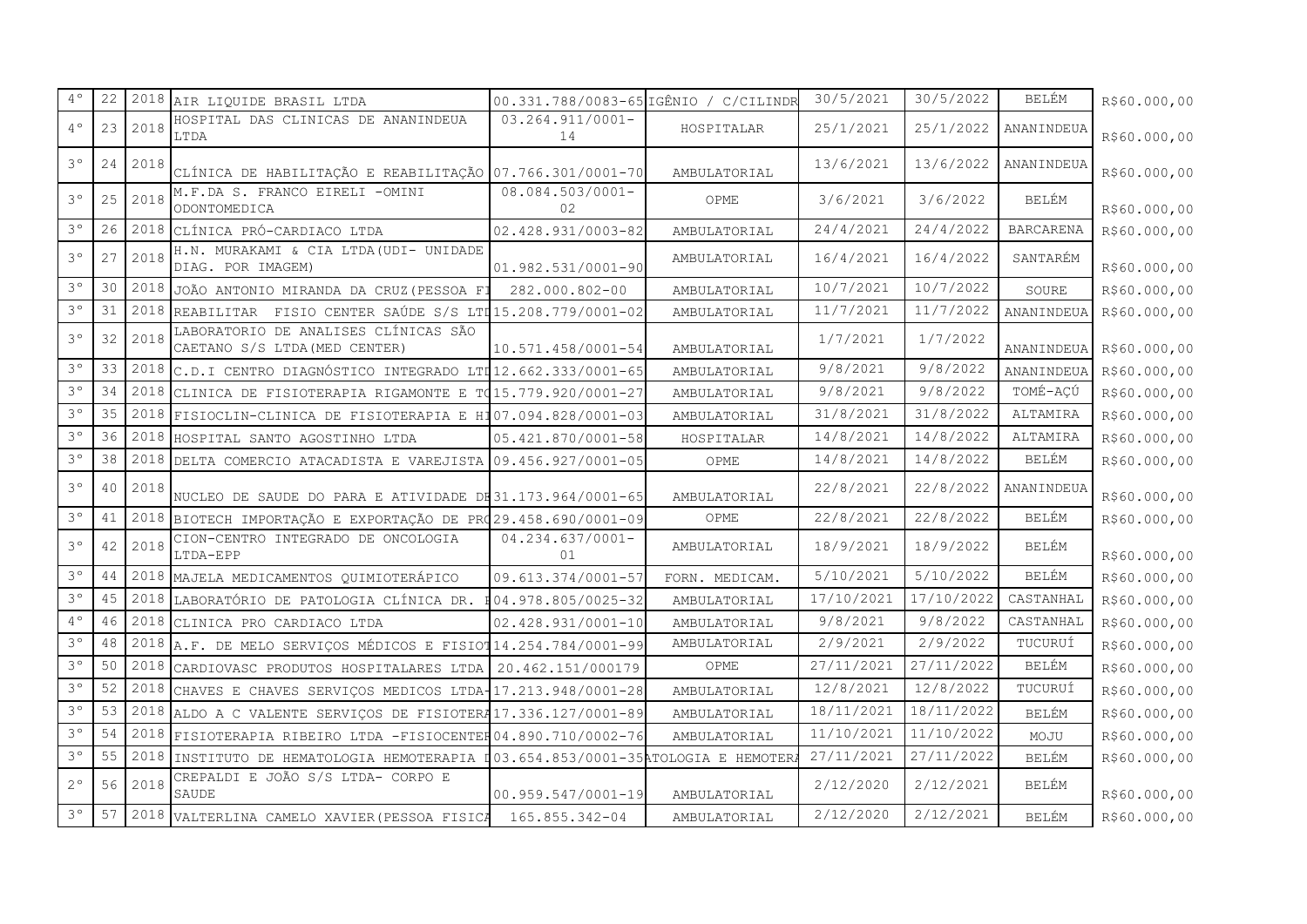| $3^{\circ}$ | 58 | 2018 | SAUDE CENTER PARA LTDA-ME                                                                 | 19.164.024/0001-04        | AMBULATORIAL   | 2/12/2020  | 2/12/2021  | BELÉM                 | R\$60.000,00 |
|-------------|----|------|-------------------------------------------------------------------------------------------|---------------------------|----------------|------------|------------|-----------------------|--------------|
| 30          | 59 | 2018 | AMARAL COSTA MEDICINA DIAGNOSTICA S/E 04.572.038/0006-02                                  |                           | AMBULATORIAL   | 2/12/2020  | 2/12/2021  | CASTANHAL             | R\$60.000,00 |
| $3^{\circ}$ | 60 | 2018 | LABORATORIO DE PATOLOGIA CLINICA DR. 104.978.805/0004-08                                  |                           | AMBULATORIAL   | 2/12/2020  | 2/12/2021  | ANANINDEUA            | R\$60.000,00 |
| $3^{\circ}$ | 61 | 2018 | NAZETE ARAUJO & SENA LTDA- CAFISIO LTI01.296.451/0001-80                                  |                           | AMBULATORIAL   | 2/12/2020  | 2/12/2021  | BELÉM                 | R\$60.000,00 |
| $3^{\circ}$ | 62 | 2018 | ALMEIDA BASTOS & CIA LTDA- PRONTOCARDI07.498.210/0001-09                                  |                           | AMBULATORIAL   | 2/12/2020  | 2/12/2021  | CASTANHAL             | R\$60.000,00 |
| $3^{\circ}$ | 63 | 2018 | CENTRO OFTALMOLOGICO DE BELEM S/S LTDA03.677.112/0001-70                                  |                           | AMBULATORIAL   | 2/12/2020  | 2/12/2021  | BELÉM                 | R\$60.000,00 |
| $3^{\circ}$ | 64 | 2018 | OFTALMAZONIA SERVIÇOS MEDICOS LTDA-EPH08.610.501/0001-00                                  |                           | AMBULATORIAL   | 2/12/2020  | 2/12/2021  | BELÉM                 | R\$60.000,00 |
| $4^{\circ}$ | 65 | 2018 | HOSPITAL SANTA MARIA DE ANANINDEUA LTI                                                    | 17.454.167/0001-<br>25    | HOSPITALAR     | 11/11/2021 |            | 11/11/2022 ANANINDEUA | R\$60.000,00 |
| 30          | 66 | 2018 | PALHETA E PEZZIN LTDA-CENTRO DE<br>OTORRINOLARINGOLOGIA DO PARA                           | $04.000.663/0001 -$<br>67 | AMBULATORIAL   | 2/12/2020  | 2/12/2021  | BELÉM                 | R\$60.000,00 |
| $4^{\circ}$ | 67 | 2018 | M C A SERVIÇOS MEDICOS LTDA- MCA<br>ORTOPEDIA                                             | 15.468.856/0001-<br>63    | AMBULATORIAL   | 8/11/2021  | 8/11/2022  | ANANINDEUA            | R\$60.000,00 |
| $3^{\circ}$ | 68 | 2018 | CENTRO DE DIAGNOSTICOS AVANÇADOS LTDA-<br>CDA                                             | 13.697.992/0001-<br>08    | AMBULATORIAL   | 10/10/2021 | 10/10/2022 | TUCURUÍ               | R\$60.000,00 |
| 30          | 69 |      | 2018 CLINICA MEDICA SÃO LUCAS LTDA                                                        | $08.261.465/0001 -$<br>08 | AMBULATORIAL   | 11/11/2021 | 11/11/2022 | BELÉM                 | R\$60.000,00 |
| $3^{\circ}$ | 70 | 2018 | CONSULTORIOS MEDICOS LTDA                                                                 | $07.753.380/0001 -$<br>84 | AMBULATORIAIS  | 1/10/2021  | 1/10/2022  | BELÉM                 | R\$60.000,00 |
| 30          | 71 |      | 2018 FONSECA CHAVES SERVIÇOS MÉDICOS LTDA                                                 | $08.687.827/0001 -$<br>27 | AMBULATORIAL   | 2/12/2020  | 2/12/2021  | MARABA                | R\$60.000,00 |
| $4^{\circ}$ | 72 | 2018 | LABORATÓRIO DE ANÁLISES CLÍNICAS JCN-<br>LTDA- LAB. SAN MORENO-                           | 19.471.452/0001-<br>80    | AMBULATORIAL   | 1/7/2021   | 1/7/2022   | ANANINDEUA            | R\$60.000,00 |
| $3^{\circ}$ | 73 |      | D V NATO DE OLIVEIRA SERVIÇOS MÉDICOS<br>2018 EIRELI (CENTRO DE DIAGNÓSTICOS<br>LABOTECH) | 09.231.405/0001-<br>05    | AMBULATORIAL   | 2/12/2020  | 2/12/2021  | MARABA                | R\$60.000,00 |
| $3^{\circ}$ | 74 | 2018 | CENTRO DE TRATAMENTO DE DOENÇAS DO<br>RIM S/S LTDA-CLINICA DO RIM S/S LTDA                | 04.086.876/0001-<br>53    | AMBULATORIAL   | 2/12/2020  | 2/12/2021  | BELÉM                 | R\$60.000,00 |
| 30          | 75 | 2018 | CLÍNICA RADIOLOGIACA DR. OCTAVIO LOBO<br>S/C LTDA                                         | 05.018.981/0001-<br>18    | AMBULATORIAL   | 2/12/2020  | 2/12/2021  | BELÉM                 | R\$60.000,00 |
| 30          | 76 | 2018 | LABORATÓRIO SANTARÉM LTDA -EPP-<br>LABORSAN                                               | $83.662.205/0001 -$<br>60 | AMBULATORIAL   | 2/12/2020  | 2/12/2021  | SANTARÉM              | R\$60.000,00 |
| $4^{\circ}$ | 77 | 2018 | HOSPITAL PORTO DIAS LTFA- PORTO DIAS<br>REPUBLICA                                         | 84.154.608/0003-22        | HOSP./AMBULAT. | 2/12/2020  | 2/12/2021  | BELÉM                 | R\$60.000,00 |
| $3^{\circ}$ | 78 |      | 2018 MATERNIDADE DO POVO                                                                  | $04.933.933/0001 -$<br>92 | HOSPITALAR     | 1/11/2021  | 1/11/2022  | BELÉM                 | R\$60.000,00 |
| $3^{\circ}$ | 79 | 2018 | INSTITUTO DE MEDICINA NUCLEAR DO PARA<br>LTDA-LABORATORIO BORBOREMA                       | $05.053.244/0001 -$<br>56 | AMBULATORIAL   | 2/12/2020  | 2/12/2021  | BELÉM                 | R\$60.000,00 |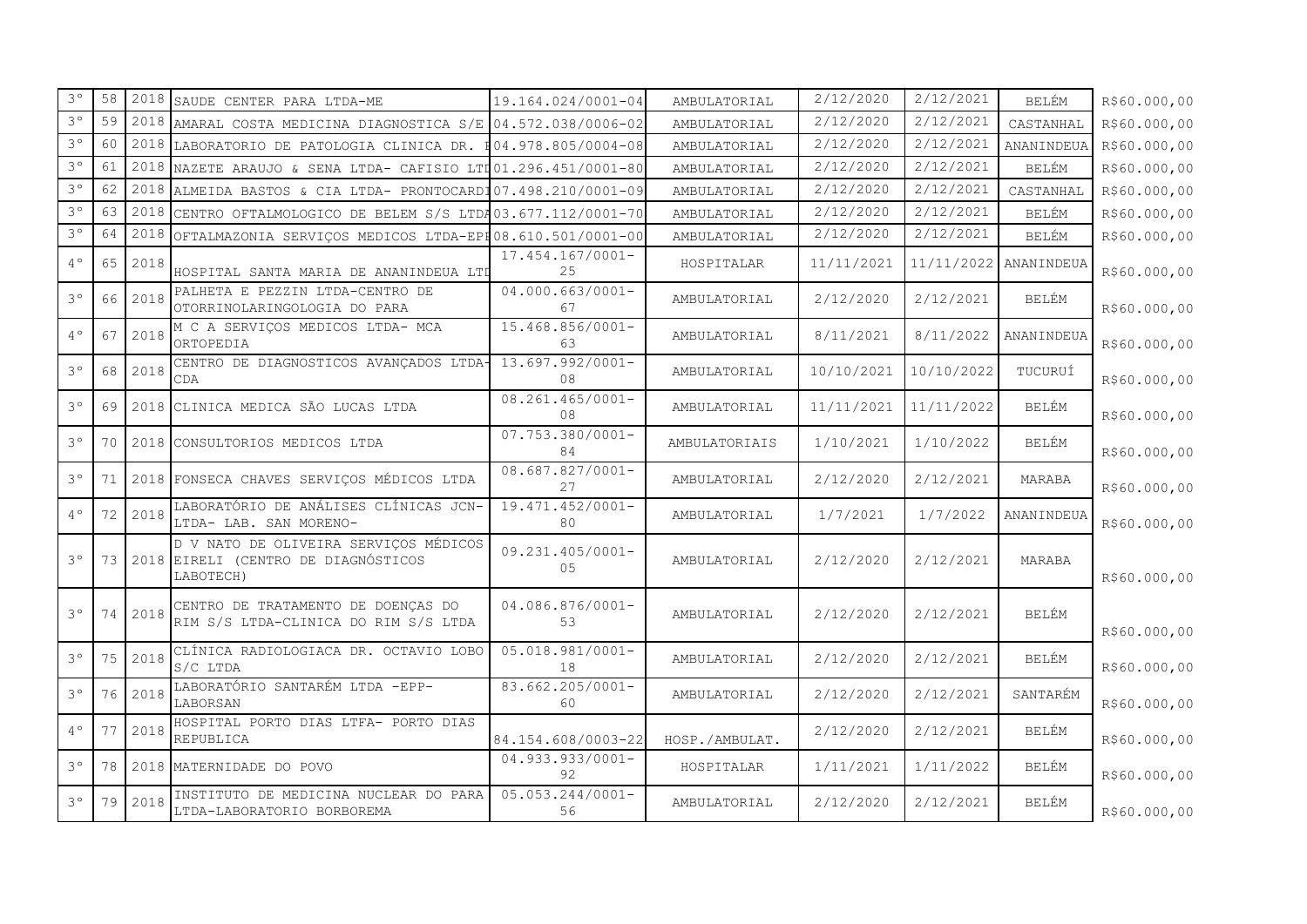| $3^{\circ}$   | 80 | 2018 | HUGO LAÉRCIO AZEVEDO DA SILVA-<br>CLINICA DE OLHOS                                                        | 05.360.292/0002-<br>78    | AMBULATORIAL | 2/12/2020  | 2/12/2021  | MARITUBA     | R\$60.000,00 |
|---------------|----|------|-----------------------------------------------------------------------------------------------------------|---------------------------|--------------|------------|------------|--------------|--------------|
| 30            | 81 |      | 2018 JMC SERVIÇOS MEDICOS LTDA- MEDCARE                                                                   | $04.479.557/0001 -$<br>08 | AMBULATORIAL | 2/12/2020  | 2/12/2021  | CASTANHAL    | R\$60.000,00 |
| $3^{\circ}$   | 82 |      | 2018 T.B.L FISIOTERAPIA EIRELI-ME                                                                         | 28.470.683/0001-60        | AMBULATORIAL | 10/12/2020 | 10/12/2021 | BELÉM        | R\$60.000,00 |
| $3^{\circ}$   | 83 |      | 2018 J S EQUIPAMENTOS MÉDICOS HOSPITALAR E110.770.079/0002-74                                             |                           | OPME         | 26/12/2020 | 26/12/2021 | BELÉM        | R\$60.000,00 |
| $3^{\circ}$   | -1 | 2019 | POLICLINIC CONSULTA E DIAGNOSTICO POR 32.480.491/0001-01                                                  |                           | AMBULATORIAL | 11/2/2021  | 11/2/2022  | ANANINDEUA   | R\$60.000,00 |
| $3^{\circ}$   | 2  | 2019 | HEMODIALISE ARI GONÇALVES LTDA                                                                            | 13.536.655/0001-20        | AMBULATORIAL | 11/2/2021  | 11/2/2022  | ANANINDEUA   | R\$60.000,00 |
| $3^{\circ}$   | 3  | 2019 | CLINICA NEFRO SAUDE LTDA                                                                                  | 32.492.341/0001-18        | AMBULATORIAL | 11/2/2021  | 11/2/2022  | ANANINDEUA   | R\$60.000,00 |
| $3^{\circ}$   | 4  | 2019 | ART MED COMÉRCIO E IMPORTAÇÃO DE<br>ÓRTESE E PRÓTESE EIRELI                                               | 83.316.729/0001-<br>07    | OPME         | 12/2/2021  | 12/2/2022  | ANANINDEUA   | R\$60.000,00 |
| $3^{\circ}$   | 5  | 2019 | CENTRO MEDICO DE TUCURUI MS LTDA-<br><b>CEMET</b>                                                         | 18.285.950/0001-<br>75    | HOSPITALAR   | 12/2/2021  | 12/2/2022  | TUCURUÍ      | R\$60.000,00 |
| $3^{\circ}$   |    |      | IMPLANTUS COMERCIO E REPRESENTAÇÃO DE<br>2019 PRODUTOS HOSPITALRES LTDA-IMPLANTUS<br>MATERIAIS CIRURGICOS | 83.335.448/0001-<br>93    | OPME         | 12/2/2021  | 12/2/2022  | <b>BELÉM</b> | R\$60.000,00 |
| $3^{\circ}$   |    | 2019 | BIOSAUDE PRODUTOS HOSPITALARES LTDA-<br><b>BIOSAUDE</b>                                                   | $02.668.300/0001 -$<br>79 | OPME         | 12/2/2021  | 12/2/2022  | BELÉM        | R\$60.000,00 |
| $3^{\circ}$   | 8  | 2019 | CLIFISA-CLINICA DE FISIOTERAPIA E SAUL18.549.467/0001-50                                                  |                           | AMBULATORIAL | 12/2/2021  | 12/2/2022  | ANANINDEUA   | R\$60.000,00 |
| $4^{\,\circ}$ | 10 | 2019 | MAD CARE DE SOLUTION DISTRIBUIÇÃO DE 26.315.031/0001-25                                                   |                           | OPME         | 1/3/2021   | 1/3/2022   | BELÉM        | R\$60.000,00 |
| $2^{\circ}$   | 15 |      | 2019 CENTRO DE ATENDIMENTO DE SERVIÇOS MÉDI26.821.494/0001-69                                             |                           | AMBULATORIAL | 27/5/2021  | 27/5/2022  | <b>BELÉM</b> | R\$60.000,00 |
| $2^{\circ}$   | 16 |      | 2019 MEDCARE CONSULTORIA E SERVIÇOS HOSPITA 13.578.200/0001-78                                            |                           | AMBULATORIAL | 27/5/2021  | 27/5/2022  | <b>BELÉM</b> | R\$60.000,00 |
| $2^{\circ}$   | 17 |      | 2019 AJE ENDONIKEI S/S LTDA.                                                                              | 07.679.489/0001-19        | AMBULATORIAL | 27/5/2021  | 27/5/2022  | <b>BELÉM</b> | R\$60.000,00 |
| $2^{\circ}$   | 18 |      | 2019 CENTRO DE CIRURGIA DE OLHOS DO PARÁ-CI01.249.930/0001-46                                             |                           | AMBULATORIAL | 20/5/2021  | 20/5/2022  | <b>BELÉM</b> | R\$60.000,00 |
| $2^{\circ}$   | 19 |      | 2019 VICTOR A DE S MONTEIRO- GUAMÁ SAÚDE                                                                  | 23.213.146/0001-10        | AMBULATORIAL | 20/5/2021  | 20/5/2022  | BELÉM        | R\$60.000,00 |
| $2^{\circ}$   | 21 |      | 2019 OFTALMO CARE SERVIÇOS OFTALMOLOGICOS                                                                 | 27.557.950/0001-78        | AMBULATORIAL | 4/6/2021   | 4/6/2022   | BELÉM        | R\$60.000,00 |
| $2^{\circ}$   | 22 |      | 2019 POLICLINICA DONADIO EIRELI (POLICLINICA13.518.271/0001-85                                            |                           | AMBULATORIAL | 5/6/2021   | 5/6/2022   | ANANINDEUA   | R\$60.000,00 |
| $2^{\circ}$   | 23 |      | 2019 IDEAL SAUDE UNIPESSOAL LTDA                                                                          | 02.205.461.0001-26        | AMBULATORIAL | 5/6/2021   | 5/6/2022   | <b>BELÉM</b> | R\$60.000,00 |
| $2^{\circ}$   | 24 |      | 2019 ECO VISUAL DIAGNOSTICO POR IMAGEM LTDZ 24.563.825/0001-82                                            |                           | AMBULATORIAL | 17/6/2021  | 17/6/2022  | BELÉM        | R\$60.000,00 |
| $2^{\circ}$   | 26 |      | INSTITUTO SENIOR DE MEDICINA AVANÇADA<br>2019 LTDA-ME-ISMA                                                | 17.955.548/0001-<br>98    | AMBULATORIAL | 21/6/2021  | 21/6/2022  | <b>BELÉM</b> | R\$60.000,00 |
| $2^{\circ}$   | 27 |      | 2019 FALCÃO, MONTEIRO E SALAME SERVIÇOS MÉDI13.054.685/0001-09                                            |                           | AMBULATORIAL | 1/6/2021   | 1/6/2022   | <b>BELÉM</b> | R\$60.000,00 |
| $2^{\circ}$   | 28 |      | 2019 AMARAL COSTA MEDICINA DIAGNÓSTICA S/E 04.572.038/0008-66                                             |                           | AMBULATORIAL | 7/8/2021   | 7/8/2022   | ANANINDEUA   | R\$60.000,00 |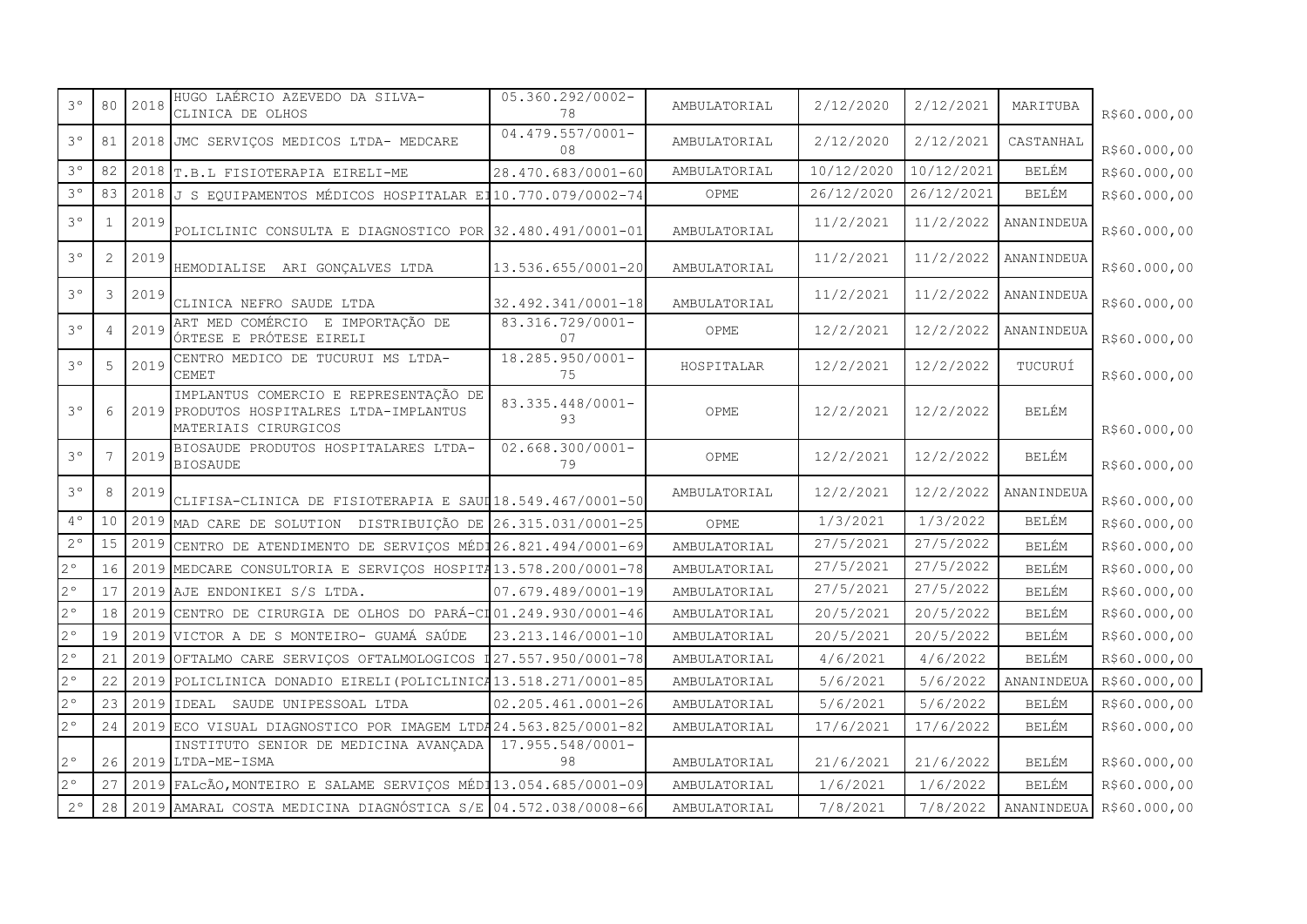| $2^{\circ}$   | 29 |      | 2019 ALVITA MED E ODONTO LTDA                                                                | 27.871.939/0001-88     | AMBULATORIAL      | 7/6/2021   | 7/6/2022   | BELÉM            | R\$60.000,00                        |
|---------------|----|------|----------------------------------------------------------------------------------------------|------------------------|-------------------|------------|------------|------------------|-------------------------------------|
| $2^{\circ}$   | 30 |      | 2019 AMOEDO & MELO LTDA- CLINICA ORTO TRAUN 08.984.822/0001-66                               |                        | AMBULATORIAL      | 2/7/2021   | 2/7/2022   | <b>BELÉM</b>     | R\$60.000,00                        |
| $2^{\circ}$   | 31 |      | 2019 CENTRO DE DIADNÓSTICO OCULAR LTDA -VIS84.154.467/0001-86                                |                        | AMBULATORIAL      | 17/6/2021  | 17/6/2022  | BELÉM            | R\$60.000,00                        |
| $2^{\circ}$   | 32 |      | 2019 ANTONIO C P C CORREIA-ESPAÇO EQUILIBRA 21.559.261/0001-16                               |                        | AMBULATORIAL      | 12/6/2021  | 12/6/2022  | BELÉM            | R\$60.000,00                        |
| $2^{\circ}$   | 33 |      | 2019 CTO- CENTRO DE TRATAMENTO ONCOLOGICO 108.631.788/0002-27                                |                        | AMBULATORIAL      | 3/7/2021   | 3/7/2022   | CASTANHAL        | R\$60.000,00                        |
| $2^{\circ}$   | 34 |      | 2019 SOM DIAGNOSTICOS LTDA-CSD- CLÍNICA SON 14.055.768/0005-09                               |                        | AMBULATORIAL      | 3/7/2021   | 3/7/2022   | CASTANHAL        | R\$60.000,00                        |
| $2^{\circ}$   | 36 |      | 2019 ARAUJO E VELOSO LTDA EPP- CSO CLÍNICX721.179.109/0001-08                                |                        | AMBULATORIAL      | 11/7/2021  | 11/7/2022  | CASTANHAL        | R\$60.000,00                        |
| $2^{\circ}$   | 37 |      | 2019 RECARDIO- CLINICA DE CARDIOLOGIA, FISI06.194.688/0001-74                                |                        | AMBULATORIAL      | 11/7/2021  | 11/7/2022  | BELÉM            | R\$60.000,00                        |
| $2^{\circ}$   | 39 |      | 2019 DISCK DOCTOR- CARDIOVIDA.                                                               | $03.864.973/0001-67$   | AMBULATORIAL      | 5/8/2021   | 5/8/2022   | BELÉM            | R\$60.000,00                        |
| $2^{\circ}$   | 40 |      | 2019 CLÍNICA DE OLHOS DO PARÁ S/S LTDA                                                       | $04.692.851/0001-01$   | AMBULATORIAL      | 5/8/2021   | 5/8/2022   | BELÉM            | R\$60.000,00                        |
| $2^{\circ}$   | 41 |      | 2019 CLÍNICA QUEIROZ LTDA                                                                    | $00.245.958/0001-42$   | AMBULATORIAL      | 5/8/2021   | 5/8/2022   | <b>BELÉM</b>     | R\$60.000,00                        |
| $2^{\circ}$   | 42 |      | 2019 FERNANDO OTÁVIO Q. CAVALCANTE- SERVIÇO01.180.957/0001-20                                |                        | AMBULATORIAL      | 5/8/2021   | 5/8/2022   | ANANINDEUA       | R\$60.000,00                        |
| $2^{\circ}$   | 46 |      | 2019 LABORATORIO CLINICO AMARAL, GUERRA LTI09.372.933/0006-99                                |                        | AMBULATORIAL      | 19/8/2021  | 19/8/2022  | CAPANEMA         | R\$60.000,00                        |
| $3^{\circ}$   | 50 |      | 2019 MARCIO RAPOSO DIAGNÓSTICO LTDA- LAB MU21.426.362/0001-19                                |                        | AMBULATORIAL      | 3/2/2021   | 3/2/2022   | BELÉM            | R\$60.000,00                        |
| $2^{\circ}$   | 51 |      | 2019 VITRIA OFTALMOLOGIA LTDA                                                                | 22.495.323/0002-17     | AMBULATORIAL      | 11/11/2021 | 11/11/2022 | BELÉM            | R\$60.000,00                        |
| $2^{\circ}$   | 52 |      | 2019 HOSPITAL INFANTIL SANTA TEREZINHA LTDA04.938437/0001-21                                 |                        | HOSPITALAR        | 17/3/2021  | 17/3/2022  | BELÉM            | R\$60.000,00                        |
| $2^{\circ}$   | 55 |      | 2019 HIBRIDA PRODUTOS HOSPITALARES LTDA                                                      | 12.544.921/0001-02     | OPME              | 19/8/2021  | 19/8/2022  | <b>BELÉM</b>     | R\$60.000,00                        |
| $2^{\,\circ}$ | 56 |      | 2019 SOCOR-CLINICA DE DIAGNOSTICOS CARDIOLO04.718.128/0001-46                                |                        | AMBULATORIAL      | 24/9/2021  | 24/9/2022  | BELÉM            | R\$60.000,00                        |
| $2^{\,\circ}$ | 57 |      | 2019 ULTRA-SONOGRAFIA E DIAGNOSTICOS SANTAR83.353.243/0001-30                                |                        | AMBULATORIAL      | 12/9/2021  | 12/9/2022  | SANTARÉM         | R\$60.000,00                        |
| $2^{\circ}$   | 58 |      | 2019 CENTRO DE DIAGNOSTICO DE BARCARENA LTI09.268.313/0001-08                                |                        | AMBULATORIAL      | 12/9/2021  | 12/9/2022  | <b>BARCARENA</b> | R\$60.000,00                        |
| $2^{\circ}$   | 59 |      | 2019 FISIOTERAPIA RIBEIRO LTDA- FISIOCENTEF04.890.710/0005-19                                |                        | AMBULATORIAL      | 12/9/2021  | 12/9/2022  |                  | ABAETETUBA R\$60.000,00             |
| $2^{\circ}$   | 62 |      | 2019 CENTRO DE DIAGNOSTICO POR IMAGEM BIOIN 23.794.230/0001-75                               |                        | AMBULATORIAL      | 12/9/2021  | 12/9/2022  | MARABÁ           | R\$60.000,00                        |
| $2^{\circ}$   | 63 |      | 2019 LABORATORIO CLINICO AMARAL, GUERRA LTDA 09.372.933/0001-84                              |                        | AMBULATORIAL      | 12/9/2021  | 12/9/2022  |                  | ABAETETUBA   R\$60.000,00           |
| $2^{\circ}$   | 67 |      | 2019 CÍNICA PRÓ-CARDÍACO LTDA.- CLÍNICA PRÓ02.428.931/0002-00                                |                        | AMBULATORIAL      | 10/9/2021  | 10/9/2022  | CAPANEMA         | R\$60.000,00                        |
| $2^{\circ}$   | 69 | 2019 | HOSPITAL SÃO PAULO S.S LTDA                                                                  | 34.845.396/0001-<br>90 | HOSPITALAR/AMBUL. | 16/9/2021  |            |                  | 16/9/2022 PARAGOMINAS R\$60.000,00  |
| $2^{\circ}$   | 70 |      | LABORATÓRIO DR. EDVALDO SILVEIRA LTDA- 63.807.473/0001-<br>2019 LABORATÓRIO SILVEIRA IKETANI | 15                     | AMBULATORIAL      | 17/9/2021  | 17/9/2022  | <b>BELÉM</b>     | R\$60.000,00                        |
|               |    |      | HOSPITAL E MATERNIDADE DO POVO DE                                                            | 04.758.223/0001-       | HOSPITALAR/AMBULA |            |            |                  |                                     |
| $2^{\circ}$   | 71 |      | 2019 CAPITÃO POÇO LTDA<br>AVELAR E REALE SERVIÇOS MÉDICOS LTDA- 11.207.221/0001-             | 73                     | TORIAL            | 18/10/2021 |            |                  | 18/10/2022 ZAPITÃO POC R\$60.000,00 |
| $2^{\circ}$   | 72 |      | 2019 INTERMED MEDICINA E SAÚDE                                                               | 51                     | AMBULATORIAL      | 9/3/2021   |            |                  | 9/3/2022 PARAGOMINAS R\$60.000,00   |
| $2^{\circ}$   | 76 |      | CASA DE SAÚDE DE PARAGOMINAS E<br>2019 MEDICINA DO TRABALHO                                  | 34.844.928/0001-74     | HOSP/AMBULAT      | 18/11/2021 |            |                  | 18/11/2022 PARAGOMONAS R\$60.000,00 |
| $2^{\circ}$   | 81 |      | 2019 CENTRO DE ATENDIMENTO DE SERVIÇOS MÉDI26.821.494/0001-69 REM. DE PAC./AMB               |                        |                   | 5/11/2021  | 5/11/2022  | BELÉM            | R\$60.000,00                        |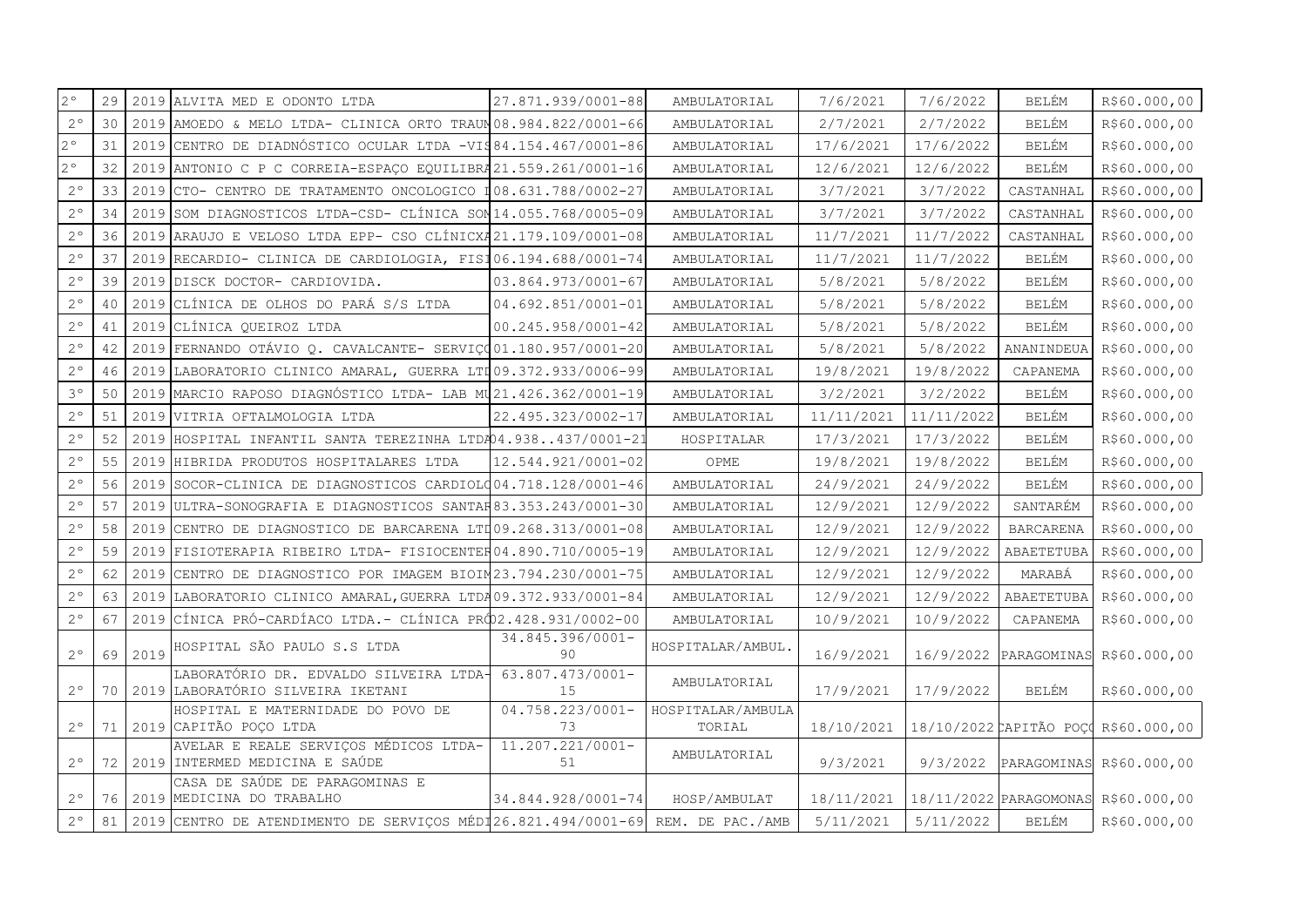|             |                |      | MED LAB SERVIÇOS MEDICOS E<br>LABORATORIO EIRELI (MED LAB MEDICINA E<br>LABORATORIO DE CONFIANÇA |                           |                |                       |            |                  |                                  |
|-------------|----------------|------|--------------------------------------------------------------------------------------------------|---------------------------|----------------|-----------------------|------------|------------------|----------------------------------|
| $2^{\circ}$ | 82             | 2019 |                                                                                                  | 24.305.576/0001-25        | AMBULATORIAL   | 20/11/2021            | 20/11/2022 | MARABA           | R\$60.000,00                     |
| $2^{\circ}$ | 83             |      | 2019 STAP-SOCIEDADE DE TRABALHO DOS ANESTES 33.075.616/0001-80                                   |                           | ANESTESIOLOGIA | 30/12/2020            | 30/12/2021 | <b>BELÉM</b>     | R\$60.000,00                     |
| $2^{\circ}$ |                | 2020 | CENTRO DE ATENDIMENTO DE SERVIÇOS MÉDI26.821.494/0001-69 MBULATORIAL/domicia                     |                           |                | 11/3/2021             | 11/3/2022  | BELÉM            | R\$60.000,00                     |
| $2^{\circ}$ | 3              | 2020 | INSTITUTO FRANCISCO PEREZ-HOSPITAL DIV07.277.622/0004-53                                         |                           | HOSPITALAR     | 13/3/2021             | 13/3/2022  | MARITUBA         | R\$60.000,00                     |
| $1^{\circ}$ | $\overline{4}$ | 2020 | FISIOTERAPIA RIBEIRO LTDA.-FISIOCENTEF04.890.710/0003-57                                         |                           | AMBULATORIAL   | 15/5/2021             | 15/5/2022  | ACARÁ            | R\$60.000,00                     |
| $1^{\circ}$ | 5              |      | 2020 M. TAVEIRA DOS SANTOS EIRELI (CEOP-CENTE 08.080.995/0002-30                                 |                           | AAMBULATORIAL  | 15/7/2021             | 15/7/2022  | <b>BARCARENA</b> | R\$60.000,00                     |
| $1^{\circ}$ | 6              | 2020 | CLÍNICA SANTO EXPEDITO S/S LTDA.-CLÍNI06.698.092/0001-01                                         |                           | AMBULATORIAL   | 15/7/2021             | 15/7/2022  | BELÉM            | R\$60.000,00                     |
| $2^{\circ}$ |                | 2020 | CLIMEFO LTDA.                                                                                    | 19.608.729/0001-73        | AMBULATORIAL   | 2/3/2021              | 2/3/2022   | OURÉM            | R\$60.000,00                     |
| $2^{\circ}$ | 8              |      | 2020 G.N.REABILITA LTDA.-CLINICA REABILITA 19.087.459/0001-00                                    |                           | AMBULATORIAL   | 2/3/2021              | 2/3/2022   |                  | RAFÃO DO NO R\$60.000,00         |
| $1^{\circ}$ | 11             |      | 2020 HOSPITAL SÃO JOSÉ GESTÃO DE SAÚDE LTDA 07.052.462/0001-00                                   |                           | AMBULATORIAL   | 7/7/2021              | 7/7/2022   | <b>BARCARENA</b> | R\$60.000,00                     |
| $1^{\circ}$ | 12             | 2020 | HOSPITAL NOSSA SENHORA DE GUADALUPE                                                              | 04.900.985/0001-62        | AMBULATORIAL   | # # # # # # # # # # # | 8/7/2022   | BELÉM            | R\$60.000,00                     |
| $1^{\circ}$ | 13             | 2020 | CENTRO DIAGNÓSTICO DR. MURILO LOBATO S.08.704.319/0001-00                                        |                           | AMBULATORIAL   | 30/6/2021             | 30/6/2022  | ANANINDEUA       | R\$60.000,00                     |
| $1^{\circ}$ | 14             |      | 2020 M. TAVEIRA DOS SANTOS EIRELI (CEOP-CENTE 08.080.995/0001-50)                                |                           | AMBULATORIAL   | 15/7/2021             | 15/7/2022  | CASTANHAL        | R\$60.000,00                     |
|             | 19             |      | 2020 IMPLANTEMEDIC LTDA.-ME                                                                      | 28.780.586/0001-73        | OPME           | 17/9/2020             | 17/9/2021  | ANANINDEUA       | R\$60.000,00                     |
| $1^{\circ}$ | 22             | 2020 | F.A.P.M CAVALEIRO DE MACEDO- IMEB-                                                               | 08.678.308/0001-00        | AMBULATORIAL   | 19/10/2021            | 19/10/2022 | <b>BRAGANÇA</b>  | R\$60.000,00                     |
| $1^{\circ}$ | 23             | 2020 | CEFIPA- CENTRO FISIOTERÁPICO DO PARÁ \$00.610.941/0001-47                                        |                           | AMBULATORIAL   | 5/11/2021             | 5/11/2022  | BELÉM            | R\$60.000,00                     |
|             | 25             |      | 2020 R.V BRAZÃO LTA-LABORATORIO RUTH BRAZÃO 07.320.965/0001-00                                   |                           | AMBULATORIAL   | 24/11/2021            | 24/11/2022 | <b>BELEM</b>     | R\$60.000,00                     |
|             | -1             |      | LABORATÓRIO DE PATOLOGIA CLÍNICA DR.<br>2022 PAULO CORDEIRO DE AZEVEDO LTDA                      | $04.978.805/0001 -$<br>65 | AMBULATORIAL   | 1/1/2022              | 31/12/22   | BELÉM            | R\$60.000,00                     |
|             | $\mathbf{2}$   |      | 2022 LABORATORIO CLINICO SAN MORENO LTDA                                                         | 19.471.452/0002-<br>60    | AMBULATORIAL   | 1/1/2022              | 31/12/22   | ANANINDEUA       | R\$60.000,00                     |
|             | 3              | 2022 | LABORATORIO CLINICO SAN MORENO LTDA                                                              | 19.471.452/0003-<br>41    | AMBULATORIAL   | 1/1/2022              | 31/12/22   | <b>BELÉM</b>     | R\$60.000,00                     |
|             | $\overline{4}$ | 2022 | LABORATORIO CLINICO SAN MORENO LTDA                                                              | 19.471.452/0004-<br>22    | AMBULATORIAL   | 1/1/2022              | 31/12/22   | ICOARACI         | R\$60.000,00                     |
|             | 5              | 2022 | SAÚDE IMAGEM CLÍNICA E DIAGNÓSTICO LTI 20.246.663/0001-60                                        |                           | AMBULATORIAL   | 1/1/2022              | 31/12/22   | ANANINDEUA       | R\$60.000,00                     |
|             | 6              | 2022 | LABORATÓRIO GUADALUPE                                                                            | 04.811.428/0001-<br>75    | AMBULATORIAL   | 1/1/2022              | 31/12/22   | <b>BELÉM</b>     | R\$60.000,00                     |
|             |                | 2022 | DIMED S/A DISTRIBUIDORA DE MEDICAMENT 42.665.611/0320-28 CIMENTO DE MEDICAMENTOS                 |                           |                |                       |            | CURITIBA         | R\$60.000,00                     |
|             | 8              |      | 2022 BIOMED COMÉRCIO DE MEDICAMENTOS EIRREI 13.081.833/0001-76                                   |                           | OPME           | 4/1/2022              | 04/01/23   | <b>BENEVIDES</b> | R\$60.000,00                     |
|             | 9              |      | 2022 ROBERTO G JACQUES - POLICLINICA SÃO JORGE                                                   | 83.594.143/0001-<br>04    | AMBULATORIAL   | 6/1/2022              | 06/01/23   |                  | <b>SANTA IZABEI R\$60.000,00</b> |
|             | 10             |      | 2022 BIOLAB- CENTRO DE DIAGNOSTICO LABORATO 03.903.998/0001-22                                   |                           | AMBULATORIAL   | 1/1/2022              | 31/12/22   | <b>BELÉM</b>     | R\$60.000,00                     |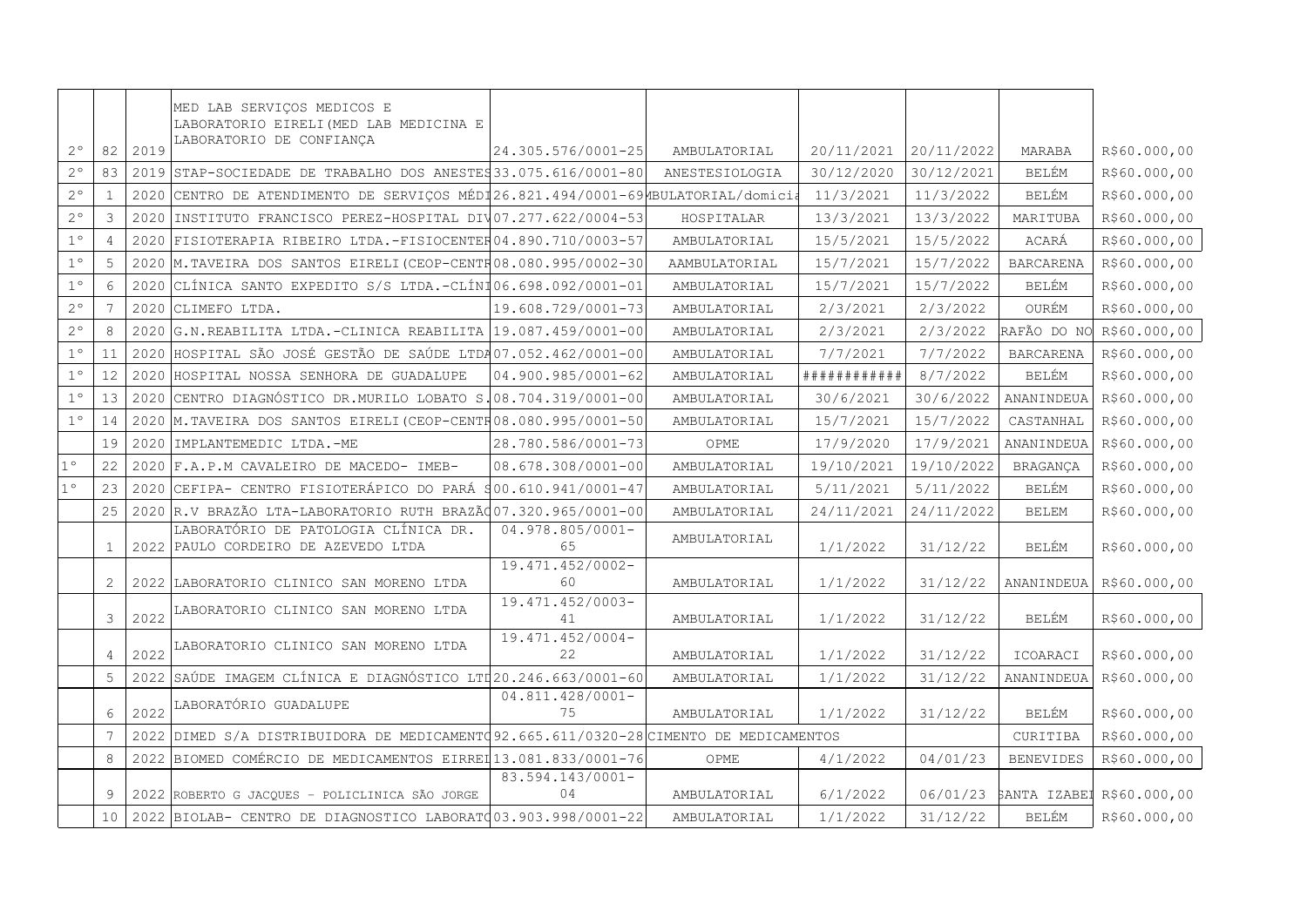| 11 | CLÍNICA RADIOLÓGICA TAVARES E PEREIRA-<br>2022 TAVARES E PEREIRA LTDA. | $01.407.076/0001-07$ | AMBULATORIAL | 1/1/2022 | 31/12/22 | BELÉM | R\$60.000,00 |
|----|------------------------------------------------------------------------|----------------------|--------------|----------|----------|-------|--------------|
| 12 | 2022 DIAGNOSES CENTROS DE DIAGNÓSTICOS LTDA 63.879.381/0001-40         |                      | AMBULATORIAL | 1/1/2022 | 31/12/22 | BELÉM | R\$60.000,00 |
|    |                                                                        |                      |              |          |          |       |              |
|    |                                                                        |                      |              |          |          |       |              |
|    |                                                                        |                      |              |          |          |       |              |
|    |                                                                        |                      |              |          |          |       |              |
|    |                                                                        |                      |              |          |          |       |              |
|    |                                                                        |                      |              |          |          |       |              |
|    |                                                                        |                      |              |          |          |       |              |
|    |                                                                        |                      |              |          |          |       |              |
|    |                                                                        |                      |              |          |          |       |              |
|    |                                                                        |                      |              |          |          |       |              |
|    |                                                                        |                      |              |          |          |       |              |
|    |                                                                        |                      |              |          |          |       |              |
|    |                                                                        |                      |              |          |          |       |              |
|    |                                                                        |                      |              |          |          |       |              |
|    |                                                                        |                      |              |          |          |       |              |
|    |                                                                        |                      |              |          |          |       |              |
|    |                                                                        |                      |              |          |          |       |              |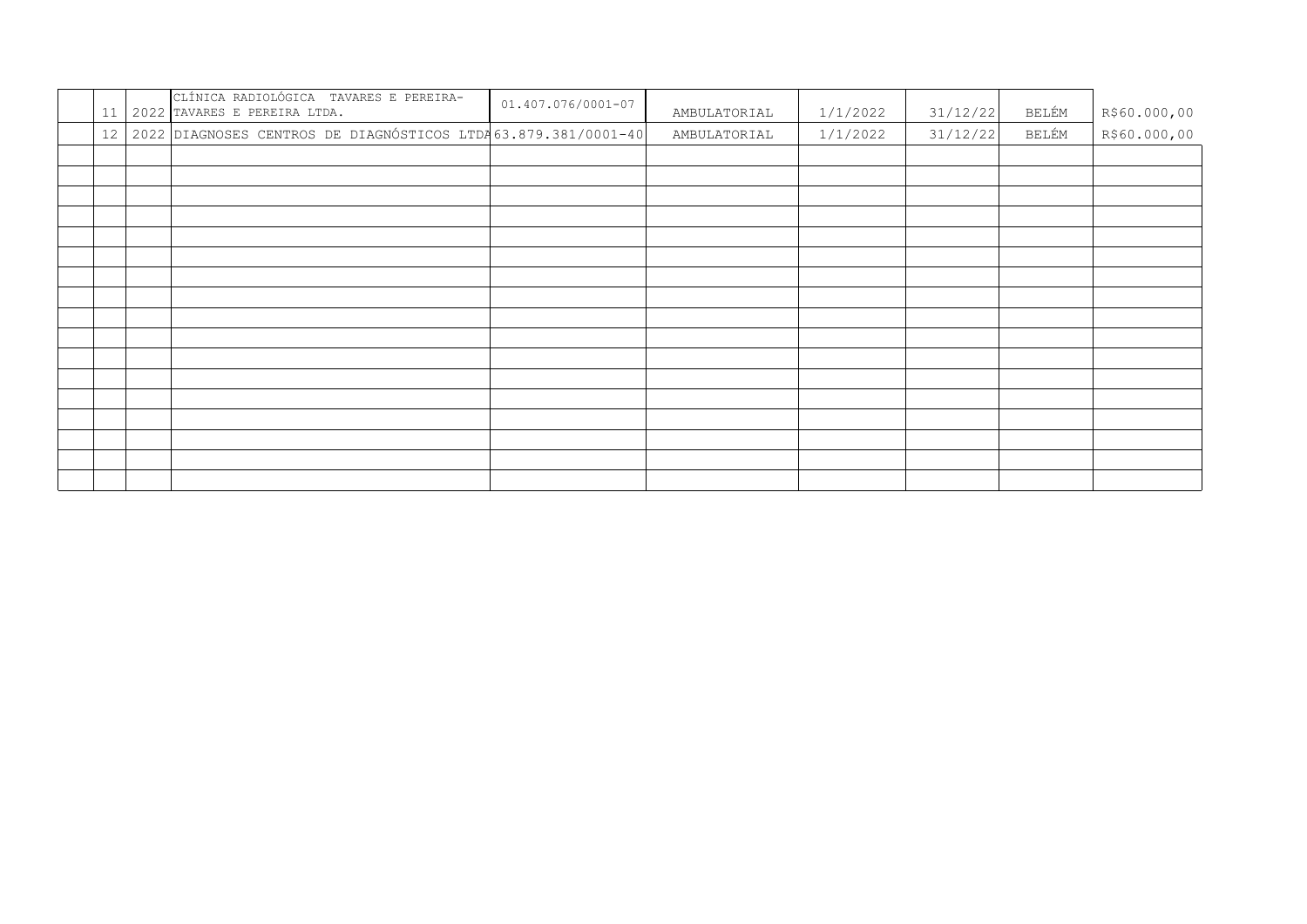**VALOR ESTIMADO**